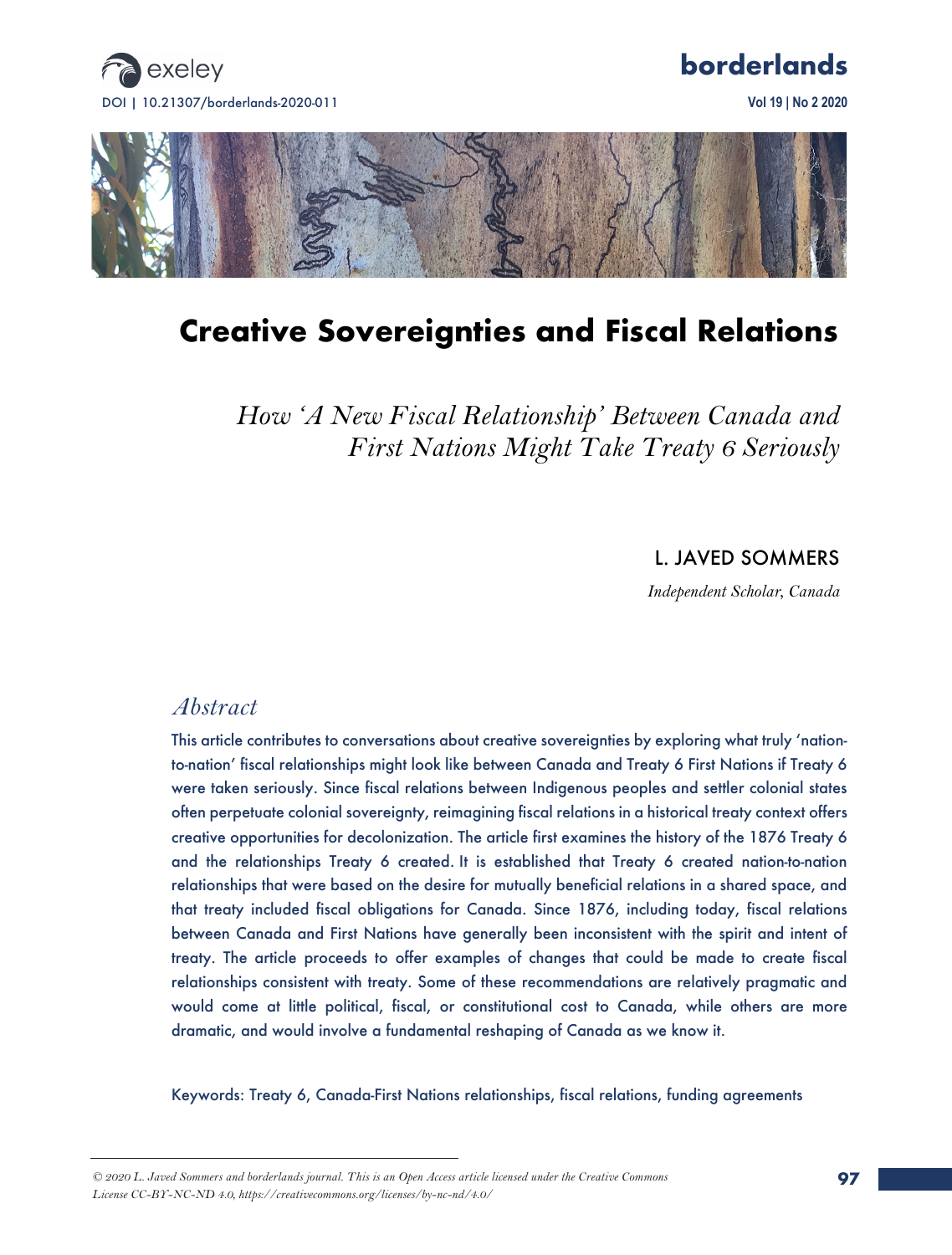In 2019 I completed my Master of Arts degree at the Faculty of Native Studies, University of Alberta, exploring the topic of fiscal relations between Canada and Treaty 6 First Nations in Alberta: historically; contemporaneously; and what, optimistically, they might look like in the future. I am merely a 'part-time' academic, and my interest in this topic stems from my professional engagement with the contemporary realities of these fiscal relationships on a day-to-day basis as a bureaucrat working for what-is-now-known as Indigenous Services Canada (ISC), the federal government department primarily responsible for relations with Indigenous peoples.<sup>1</sup> All of us, settler or Indigenous, working in or otherwise familiar with this space have little doubt that these relationships as currently structured are flawed—that is the easy part. The more challenging piece is to imagine what they might look like. It is this—imagining the optimistic future—that fits nicely into conversations about creative sovereignties.

In many ways, one of the shortcomings of fiscal relationships between Canada and Treaty 6 First Nations, historically and currently, is a *lack* of creativity (at least on the settler side) when it comes to envisioning relationships outside of the narrow, colonial, paternalistic, bureaucratic 'box' imposed by the Canadian state, the *Indian Act*, jurisdictional and constitutional 'realities' of federalism, and so on: 'the implementation of the treaties requires a commitment to envisioning a fundamentally alternate form of relationship, one which evidently lies outside of Canada's current political imaginary' (Starblanket and Dallas 2020, p. 6). In contrast, Treaty 6 (and most historical treaties), not only stems from a more creative, less restrictive way of understanding settler-Indigenous relationships, but also, even today, nearly 150 years later, offers us creative possibilities: Treaty 6 (and treaties in general, historical and modern) should be seen as an opportunity to re*create* Canada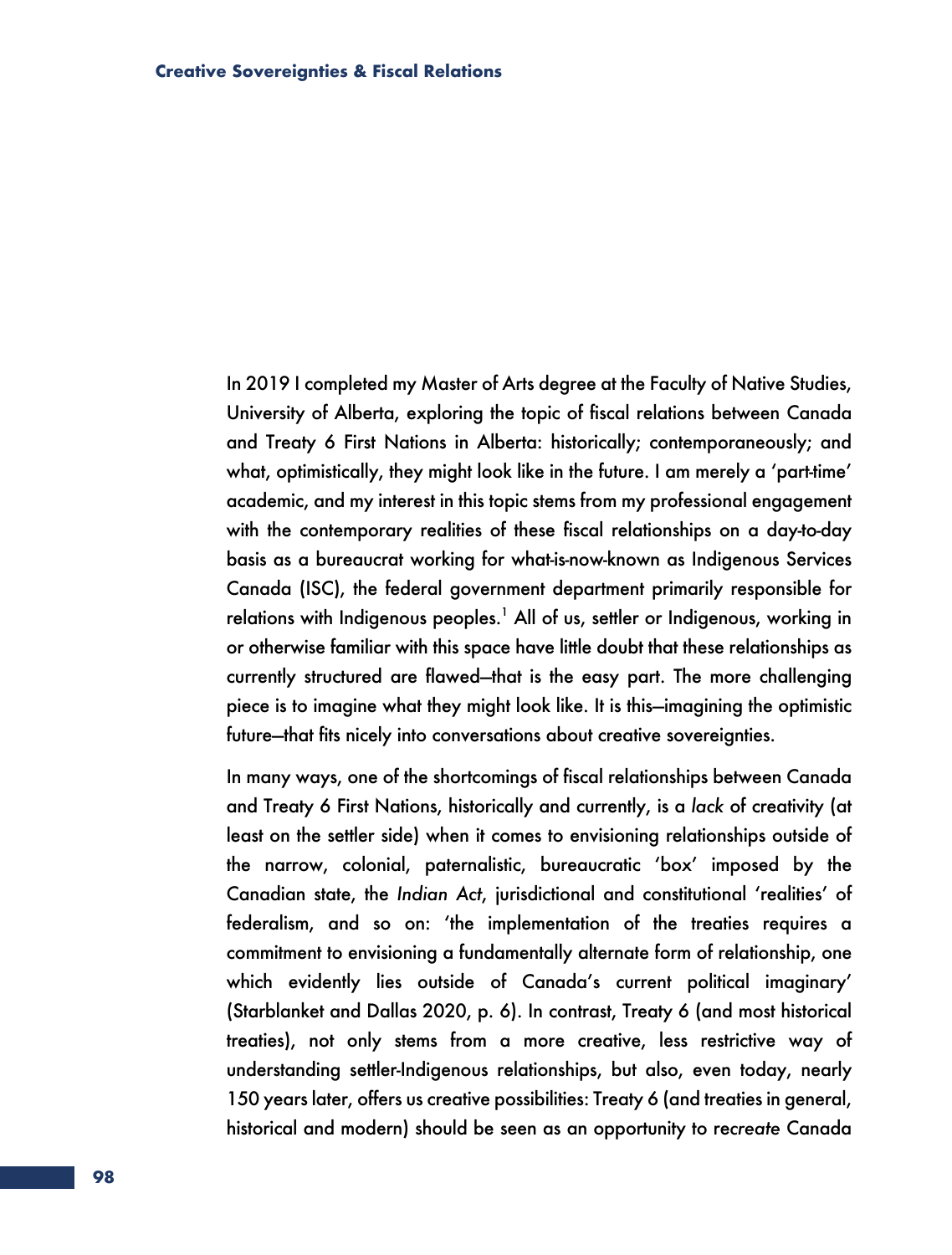and relationships between Canada and First Nations in a nation-to-nation, mutually beneficial way. Settlers—whether academics, bureaucrats, politicians, and so on—need to take responsibility for doing this creative work in all the various forms it will take. We, collectively, have set up these colonial systems, and we must work to tear them down and build anew. It is in this spirit that my article is particularly addressed to fellow settlers.

On the surface, the significance of funding and fiscal relationships appears obvious: in Canada today, money is essential for First Nations governments to hire employees to deliver services, fund transfers to individual recipients, pay contractors and consultants to design, build, and study, and so on—and generally most of that money takes the form of fiscal transfers from the Government of Canada. Those functions of fiscal relations are clearly important, materially and otherwise; but Shiri Pasternak goes further, commenting that:

fiscal relations have long played a key role in the disciplinary management of Indigenous populations, particularly since the institutionalization of individual welfare distributions on reserve and formalized "contribution agreements" from the federal government to band councils. Although it remains a relatively unexamined technique of governance, the use of government transfer funds increasingly forms part of a core strategy to consolidate state control over Indigenous peoples in Canada. (2017, p. 191)

Or, more bluntly: 'Fiscal relations between the state and Indigenous peoples in Canada are a matter of life and death' (Pasternak, 2016, p. 318). If Pasternak is right, and I believe she is, then if 'government transfer funds' were to be made within a context of fiscal relationships consistent with Treaty 6, 'state control' over First Nations would necessarily be eroded (if not eliminated). In other words, my contention is that fiscal relationships are not only significant on the surface level of material livelihood, but that they can and do impact the larger, existential relationship between Canada and First Nations as well (Neu & Therrien 2003; Starblanket & Hunt 2020; Willmott 2020).

In this article, I will present some of my research<sup>2</sup> as a contribution to imagining an optimistic, creative future that respects both settler and Indigenous sovereignties, rooted in the creative possibilities Treaty 6 represents.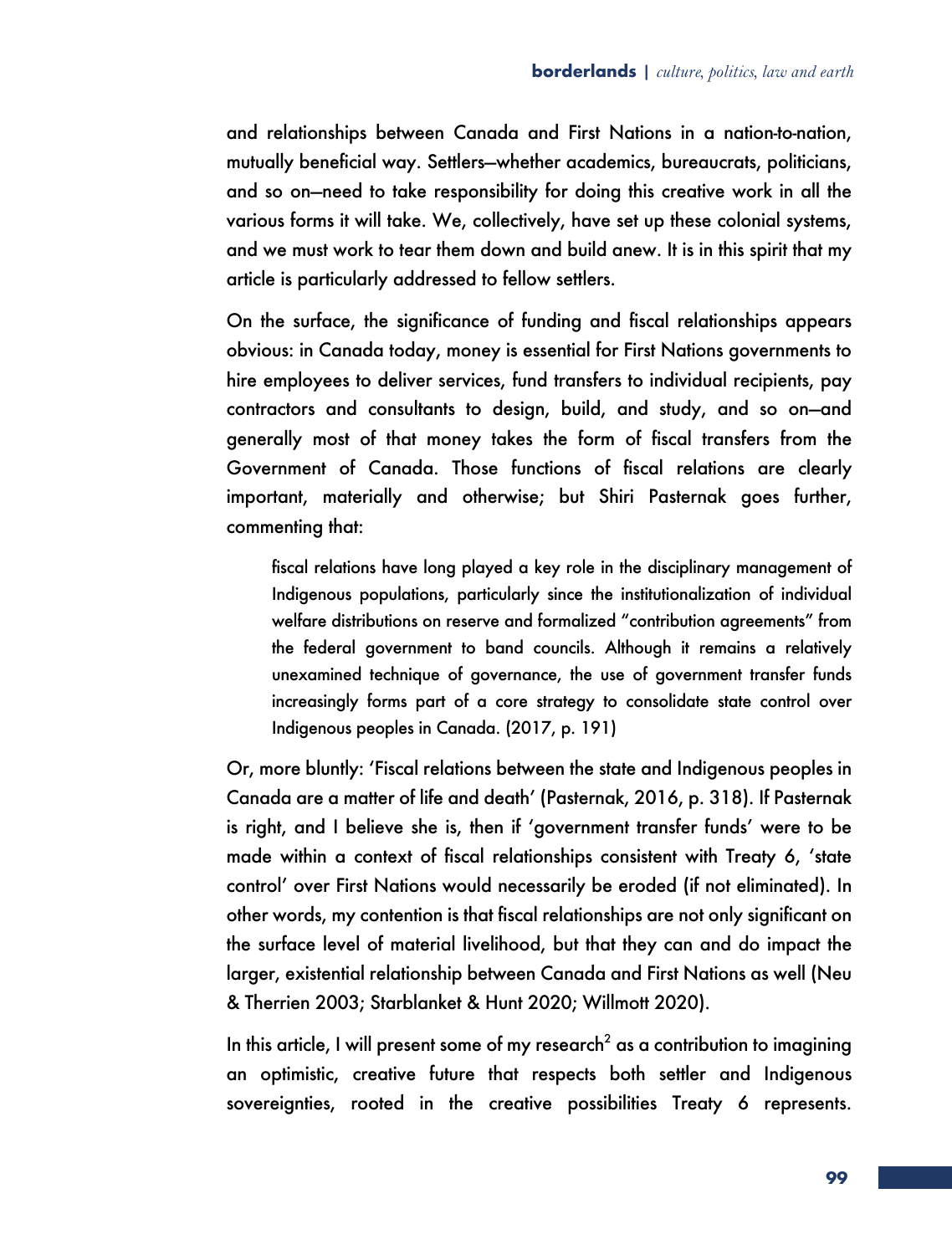Necessarily, I will begin by presenting my research on the history of the relationships Treaty 6 created, since it is only with a good understanding of that foundation that imagining the future can be relevant. I will also briefly comment on the current state of these relationships, before presenting suggestions for changes. This research and my suggestions should, of course, be of use to those professionally or academically interested in the specific focus of my research, but I believe it has wider applicability to anyone—from university students to bureaucrats to academics—who are thinking about new ways Indigenous peoples and settler-colonial governments around the world might relate, and particularly how fiscal relations between them might be improved.

## *The History of Treaty 6*

Nation-to-nation relationships in what-is-now Treaty 6 territory began long before the Treaty 6 negotiations—with Cree, Blackfoot, Stoney, Dene, Metis, and even the Hudson's Bay Company sharing this territory (Dion 1993; Erasmus 1999; Ward 1995). Relying on both primary and secondary written sources (Binnema 2001; Carter 1999; Craft 2013; Jobin 2013; Mandelbaum n.d., 1979; Milloy 1988; Treaty 7 Elders and Tribal Council 1996), I conclude that prior to Canada's arrival here in the 1870s, First Nations were sovereign nations living together in a shared space with negotiated jurisdictional and geographical boundaries, engaging in political and economic relations, and resolving inevitable conflicts bilaterally, sometimes diplomatically and sometimes violently, as equals. This was the context into which Canada came in the 1870s to negotiate Treaty 6 and the other numbered treaties.

Numbered treaty negotiations began almost immediately following Canada's 'purchase' from the Hudson's Bay Company of Rupert's Land and the Northwest Territory in 1870. Despite the legality of Canada's purchase of this territory from a British and Canadian perspective (Tough 1992), this land was not, of course, *de facto* Canada's, any more than it had been the Hudson Bay Company's, and Canada's negotiation of treaties was an implicit acknowledgement of this fact (Craft 2013). In other words, whatever *de jure* sovereignty Canada believed itself to have, Canada recognized that it was only through treaties that the west could be opened to settlers.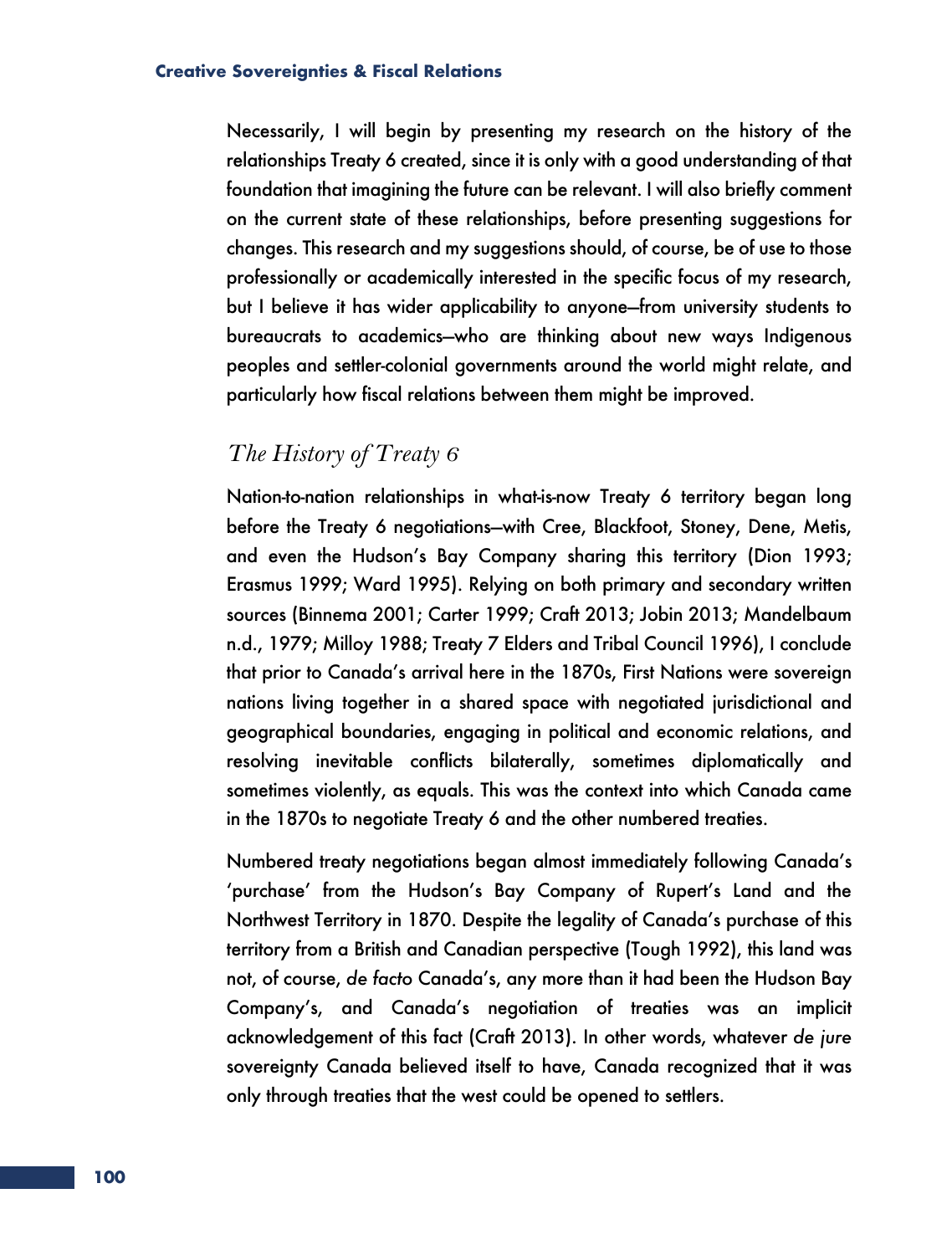In 1876, Treaty 6 negotiations took place at Fort Carlton and Fort Pitt (in contemporary Saskatchewan), and additional First Nations (including many around Fort Edmonton) adhered in 1877 and later. While primarily a treaty with Cree First Nations, Treaty 6 is also adhered to by Saulteaux/Ojibwe, Assiniboine/Stoney, and Dene First Nations—all of which seem to have been represented at Forts Carlton and Pitt (Erasmus 1999; Ray, Miller, Tough 2000).

Despite the desire of both Canada and most of the First Nations chiefs to negotiate a treaty, successful negotiations were far from certain (Ray, Miller, Tough 2000). These were genuine negotiations—the First Nations were not simply going to accept the terms lead negotiator Lieutenant-Governor Alexander Morris came with, and Morris was not going to simply concede whatever the First Nations demanded (Jobin 2018). The negotiating chiefs were aware of the terms of prior numbered treaties (especially Treaty 4 [Ray, Miller, Tough 2000]) and expected to improve upon them, just as Morris was careful to not promise too much. So, for example, the chiefs insisted on provision of food, which, according to Morris, ultimately resulted in the limited promise that Canada would provide food in cases of 'a national famine' (Morris 1991, p. 186). Treaty 6 also included promises of farming assistance that were superior to those of Treaty 4, as well, famously, as the 'medicine chest' clause, which had not appeared in any of the prior numbered treaties (Starblanket & Hunt 2020; Ray, Miller, Tough 2000). Both sides took the negotiations seriously, and neither side appeared particularly desperate to conclude the treaty unless it was at least to some extent in line with their demands. To put this another way, whatever miscommunications and misunderstandings may have resulted due to differences in worldview and language—and these were likely significant—Treaty 6 represents at minimum a legitimate attempt at a nation-to-nation agreement.

After what seem to have been several tense days, Treaty 6 was concluded at Fort Carlton on August 23, 1876, and according to Morris a document was prepared that was agreed to by both Canadian and First Nations representatives. From there, the Canadian negotiators carried on to Fort Pitt where most of the chiefs agreed to the treaty as negotiated at Fort Carlton.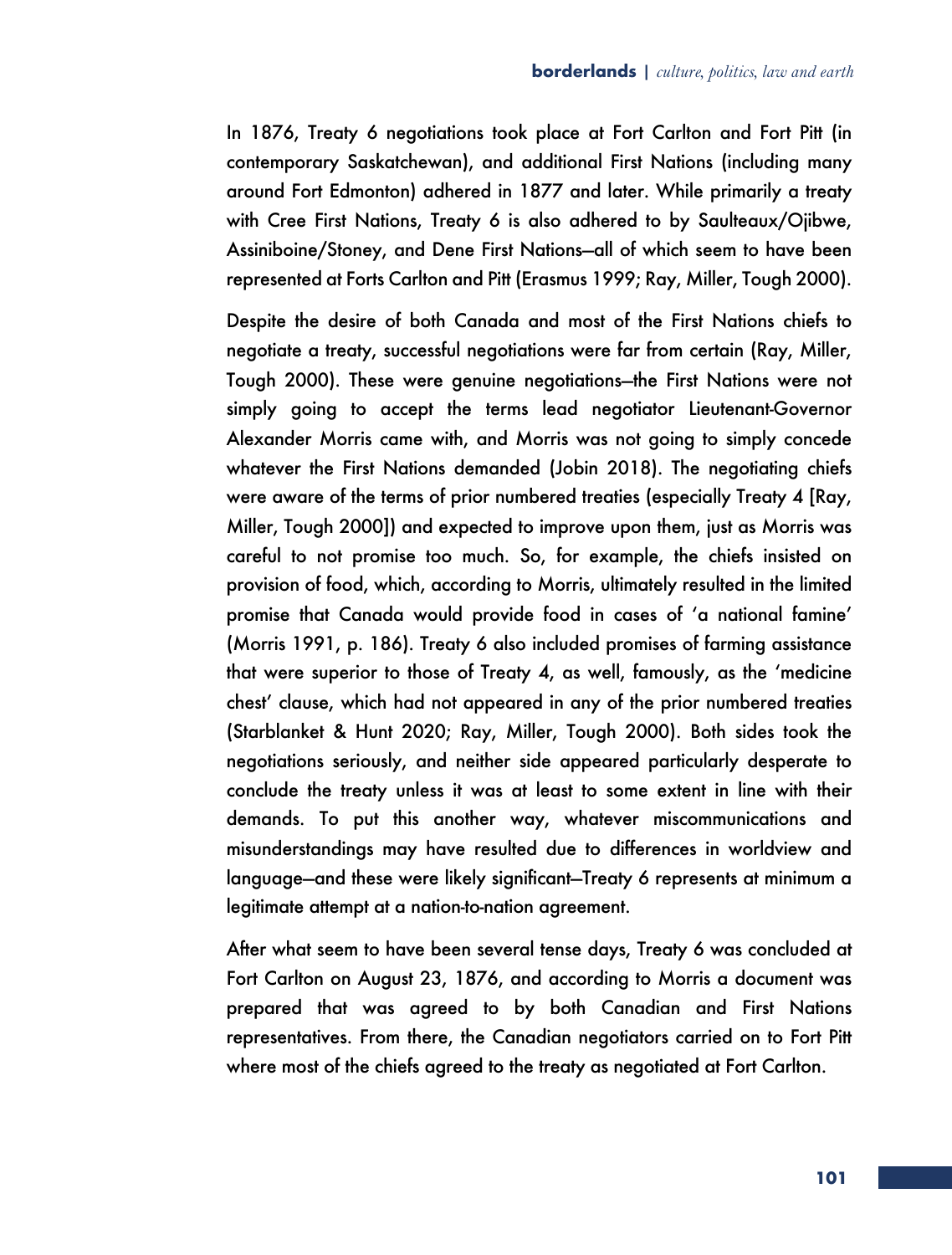### *Treaty 6 text versus verbal agreement*

Even if we ignore for now First Nations' oral tradition regarding Treaty 6, there appears to be tension between the Canadian text of Treaty 6 and the negotiations that Morris and other settler observers recount. While much of what was discussed is reflected in the text of Treaty 6, there are important elements of the Canadian text that none of the Canadian observers mention in their accounts of the negotiations. In other words, there are serious gaps between what is related in the primary source written accounts of the negotiations and the text of Treaty 6 itself. Most significantly, according to the written accounts of the verbal negotiations, nothing appears to have been said about First Nations agreeing to 'cede, release, surrender and yield up to' Canada their land (Craft 2013; Miller 2009; St. Germain 2009; Taylor 1999), although this language features prominently in the treaty text (and, of course, in Canada's interpretation of what the numbered treaties represent). Sheldon Krasowski is adamant on this point: 'There is no evidence that Alexander Morris or his fellow treaty commissioners discussed the surrender clause during any of the treaty negotiations' (2019, p. 272). Given that almost certainly none of the First Nations chiefs present at Forts Carlton and Pitt could actually read the text (and may not have even had the opportunity to do so even if they were literate), it seems highly problematic that Canada's claim to exclusive sovereignty in this land rests on a text that was never part of the negotiations, and probably not explained (Hildebrandt 2008; Krasowski 2019). Treaty 6, then, should be properly understood as the agreement reached verbally in 1876, not exclusively the Canadian text.

## *Treaty 6 relationships*

Based on my reading of the Treaty 6 negotiations, I come to the following conclusion regarding the relationships Treaty 6 created. Consistent with nationto-nation relationships in the territory for generations prior, Treaty 6 created ongoing, dynamic, nation-to-nation relationships between Canada and adherent First Nations that were intended to ensure mutually beneficial relations in a shared space. While this statement is not exhaustive in terms of the motivations for entering into Treaty 6, I consider the establishment of these relationships to be foundational. Given the importance of my conclusion, I will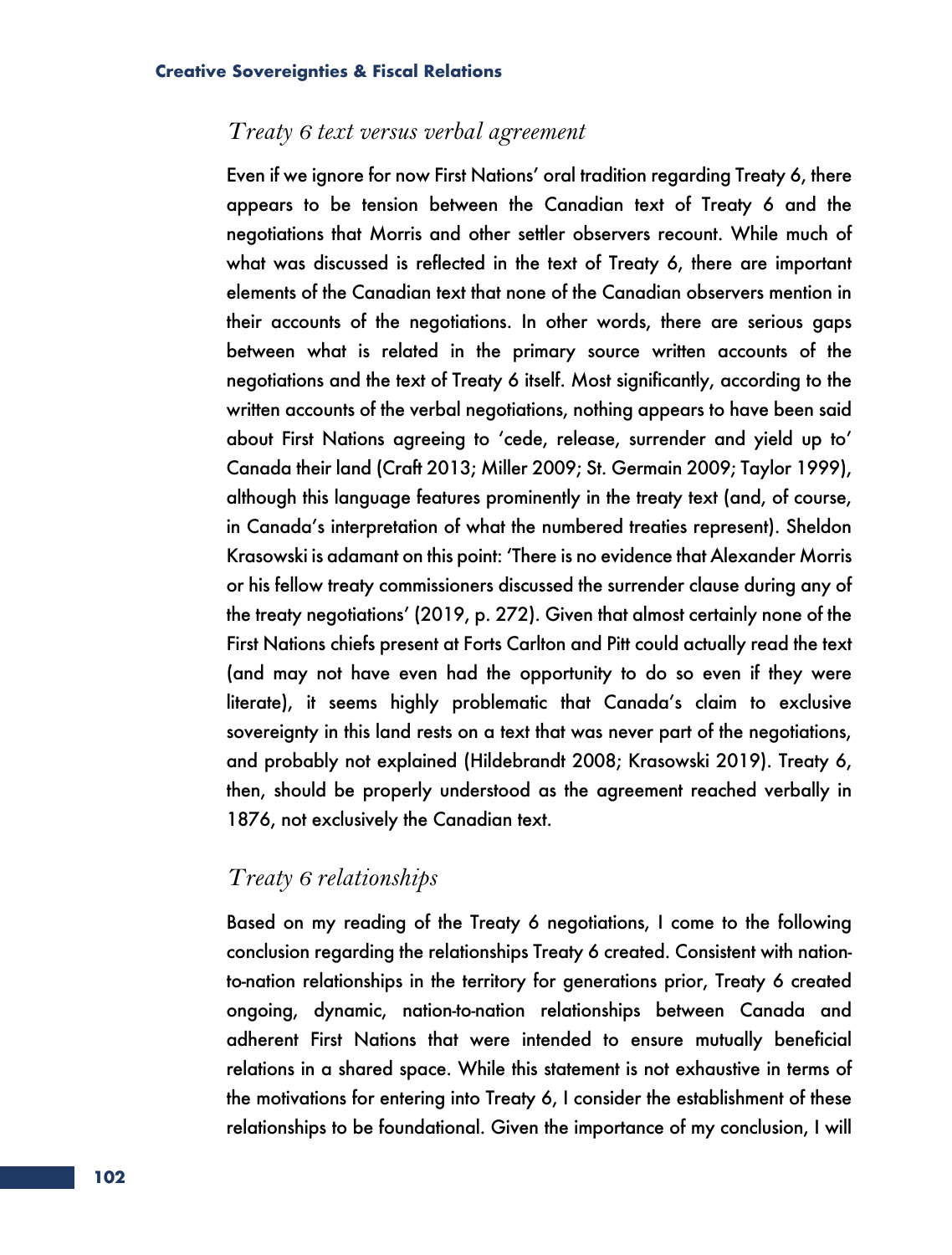put some effort into breaking it down.

The statement's first clause, 'consistent with nation-to-nation relationships in the territory for generations prior', is an attempt once again to emphasize the political context of Treaty 6 territory prior to Treaty 6. Interestingly, while Treaty 6 certainly *created* formal relationships that did not previously exist, from an Indigenous perspective these relationships were not particularly *creative* in the sense of unique: as noted, they recognized respective sovereignties in ways relationships between Indigenous nations had for centuries. The relationships Treaty 6 created must be understood within this context.

The 'ongoing' nature of the Treaty 6 relationships, while perhaps forgotten or ignored by Canada and Canadians for generations, appears to be wellunderstood today. The endurance of treaty relations is beautifully captured in the well-known 'as long as' metaphors used at the Treaty 6 negotiations (and since) by both First Nations and Canadian representatives: as long as the grass grows, the river runs, the sun shines, the waters flow, and so on (Johnson 2007; Macdonald 2017; Morris 1991; Price 1999; Ray, Miller, Tough 2000; Venne 1997; Venne 2007) (although none of these phrases actually appear in the Canadian text). The family and kin metaphors (H. Cardinal & Hildebrandt 2000; Johnson 2007; Morris 1991) that occurred throughout the negotiations and in the Treaty 6 text also speak to the lasting nature of relations.

'Dynamic' is an aspect of Treaty 6 relations that perhaps has not received enough attention, but it logically arises out of the 'ongoing': all relationships that last must also be able to adapt and change. The Royal Commission on Aboriginal Peoples (RCAP) used the terms 'fresh' and 'living' (1996, Volume 2, p. 37) to describe treaties, and they resonate with this concept of dynamic relations. Gina Starblanket says: 'Treaties were intended to be renewed and revisited over time in order to ensure good relations into the future' (2019a, p. 15). Treaty 6, then, was not (as perhaps some historical treaties were) a static contract of land purchase or a temporary alliance for military purposes, but rather a commitment to ongoing and dynamic relations.

Since today settler politicians use the term 'nation-to-nation' in ways that affirm, rather than undermine or dismantle, Canadian colonialism (King and Pasternak 2018), its use here is somewhat risky. But most readers should have little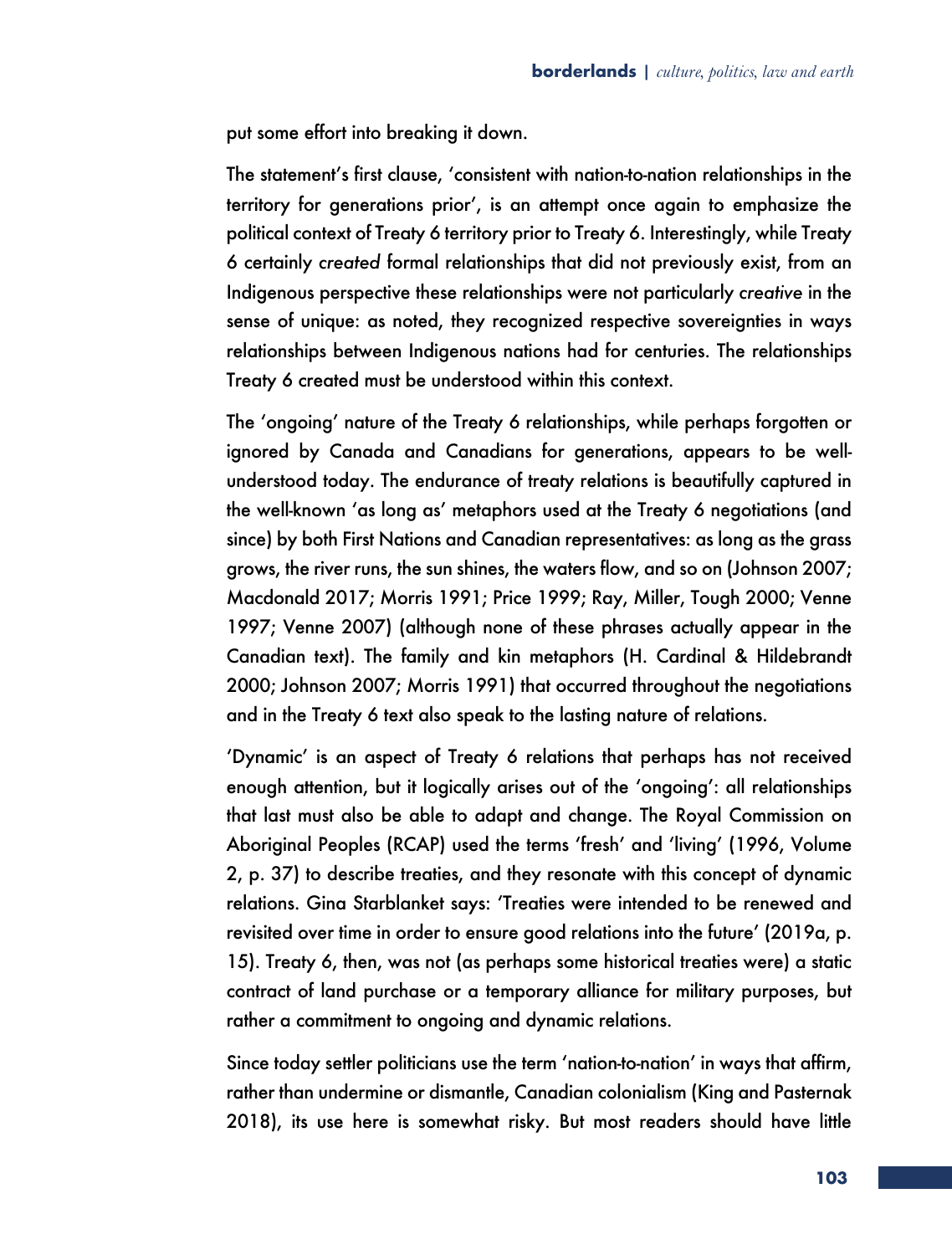difficulty understanding the term at a basic level: the relations Treaty 6 established are relations between nations, not between individuals and a nation, or a nation and a colony, or groups within a single nation (Ladner 2003). In other words, the relations are typical of those created by most treaties throughout time and around the world, as well as specifically in Treaty 6 territory for generations prior to Treaty 6.

In some cases, treaties are arrived at after violent interactions, and may represent one (victorious) side more-or-less unilaterally imposing terms on the other, defeated side. Treaty 6 was not such a treaty, and rather was negotiated with the intention of creating 'mutually-beneficial' relations (H. Cardinal & Hildebrandt 2000). There were immediate benefits arising from Treaty 6, especially for the First Nations who received annuities immediately, but ultimately the 'mutually-beneficial' aspect was also part of the 'ongoing' nature. In other words, the benefits for both sides were meant to continue into perpetuity. Among other things, for the First Nations, much of the benefit was of a fiscal nature (see next section), and for Canada the benefits included access to land for settlement and avoidance of costly military conflict.

The final term of the argument, 'shared space,' most obviously refers to the geography Treaty 6 covers. But I have intentionally left out the word 'geographic' because I imagine the relationships Treaty 6 created to also allow for mutually beneficial relations in other types of shared space, including fiscal space. While the accounts of the Treaty 6 negotiations make the 'shared' aspect clear, the history of Treaty 6 relations has not, of course, included much sharing. Nonetheless, Treaty 6 was clearly an agreement to share space. Working out what that should look like in a contemporary context will be important.

## *Fiscal Component of Treaty 6 Relationships*

Building on my conclusion about Treaty 6 relationships generally, we can now focus on the fiscal component of these relationships. 'Fiscal', as defined by Merriam-Webster, means 'of or relating to taxation, public revenues, or public debt'. Based on this definition, the nation-to-nation relationships Treaty 6 established had fiscal consequences for both sides. These newly created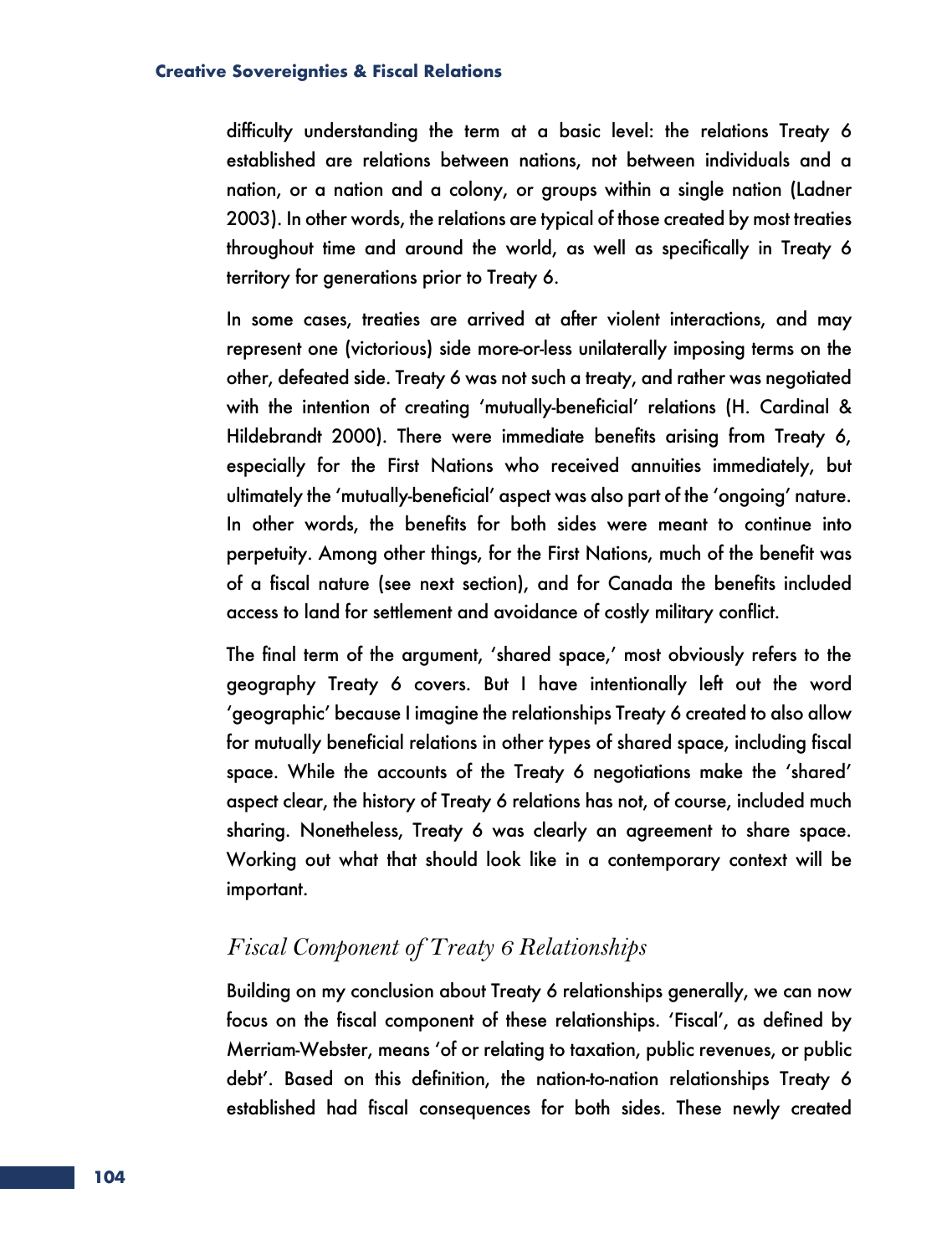relationships included a fiscal component: for Canada, the treaty created fiscal obligations; and, for First Nations, fiscal expectations. Of course, as with any treaty, there were also obligations of First Nations, but these related to sharing of land and loyalty to the Crown, and as far as I read the treaty, do not have a fiscal component (St. Germain 2009). Canada's fiscal obligations for the most part relate to expenditure of public revenues on some type of service delivery, although there are also obligations that require funding or goods purchased by Canada to flow directly to First Nations or First Nations individuals.

It is my position that for the most part the fiscal obligations Canada agreed to as outlined in the Treaty 6 text represent a minimum. This is logical: the text is Canada's version of the treaty, so this is the minimum Canada should be held to. In other words, the fiscal relationships established by Treaty 6 include everything that appears in the Treaty 6 text, and more. It can be easy, especially when limiting treaty to the Canadian text, to view Treaty 6 fiscal relations as merely a checklist of obligations Canada took on; but this would not, of course, be consistent with the idea of ongoing and dynamic relationships. As Stark points out: 'We must not be constrained by the narrow articles ... that too often distract us from the deeper meanings' (2017, p. 276). Nonetheless, this 'checklist' approach is consistent with how Canada has historically understood Treaty 6, and therefore I believe it is a useful starting point. Below, I list the fiscal obligations Canada took on that I understand to be ongoing obligations, more-or-less literally as they appear in the text:

- Maintenance of 'schools for instruction';
- Some type of law enforcement;
- Treaty annuities for all First Nations members (\$5/individual);
- \$1,500 annually to be expended on 'ammunition and twine for nets';
- Annual salaries for chiefs (\$25) and 'subordinate officers' (\$15);
- Triennial suits of clothing for chiefs and 'subordinate officers';
- Assistance in case of 'pestilence . . . or . . . general famine';
- 'A medicine chest . . . at the house of each Indian Agent'; and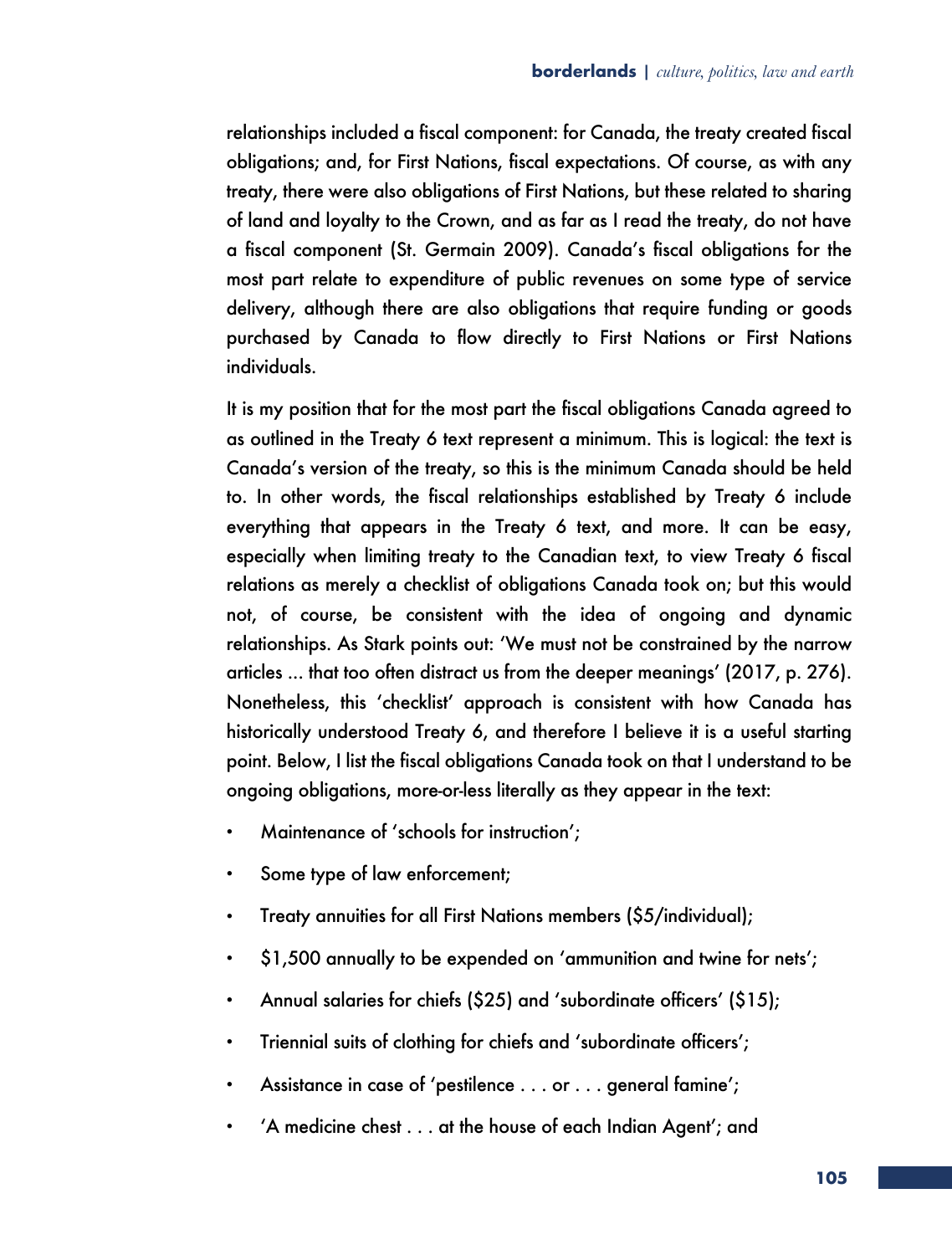• Although not explicitly stated, the references to 'Indian Agents' indicate a commitment to some type of Canadian bureaucracy focused on First Nations affairs.

## *Fiscal relations as consistent with the spirit and intent of Treaty 6*

Outlining the ongoing fiscal obligations as delineated in the text of Treaty 6 was a relatively easy task. But, as First Nations have always understood (Miller 2009), and as more and more Canadians are now understanding, the Canadian text of Treaty 6 has inadequately captured the 'spirit and intent' of Treaty 6. The secondary literature on Treaty 6 and the numbered treaties generally is nearly unanimous on this point. In fact, in some ways (most especially the clauses regarding land surrender), the text of Treaty 6 is inconsistent with the spirit and intent of Treaty 6 as related by First Nations Elders and, arguably, even Canadian accounts of the negotiations. For First Nations Elders interviewed in Saskatchewan, for example, the Cree concept of *pimâcihowin*, roughly 'the ability to make a living' was an important aspect of treaty relationships (H. Cardinal & Hildebrandt 2000). *Pimâcihowin* is a concept inclusive of spirituality, and so is greater than just fiscal relations (or at least fiscal relations as defined by settlers), but there is certainly a fiscal component too, especially relating to 'the right of First Nations to maintain a continuing relationship to the land, and its resources' (H. Cardinal & Hildebrandt 2000, p. 46). In the context of my research, I interpret the Elders' emphasis on *pimâcihowin* as a treaty principle to be an assertion that Treaty 6 fiscal relations do not simply involve fiscal obligations that Canada owes First Nations, but also a respect for First Nations fiscal jurisdiction—sovereignty—over their own people and land. There are, therefore, elements of fiscal relationships established by Treaty 6 that do not appear in the text. To put this another way, fiscal relationships created by Treaty 6 and consistent with the treaty should not be limited to the fiscal obligations/expectations noted in the text. Here I will highlight just two fiscal issues that should rightly be part of Treaty 6 fiscal relationships given the idea of mutually-beneficial relations in a shared space.

As already noted, Treaty 6 First Nations only agreed to share the land as opposed to 'cede, release, surrender, and yield' it (RCAP 1996). While the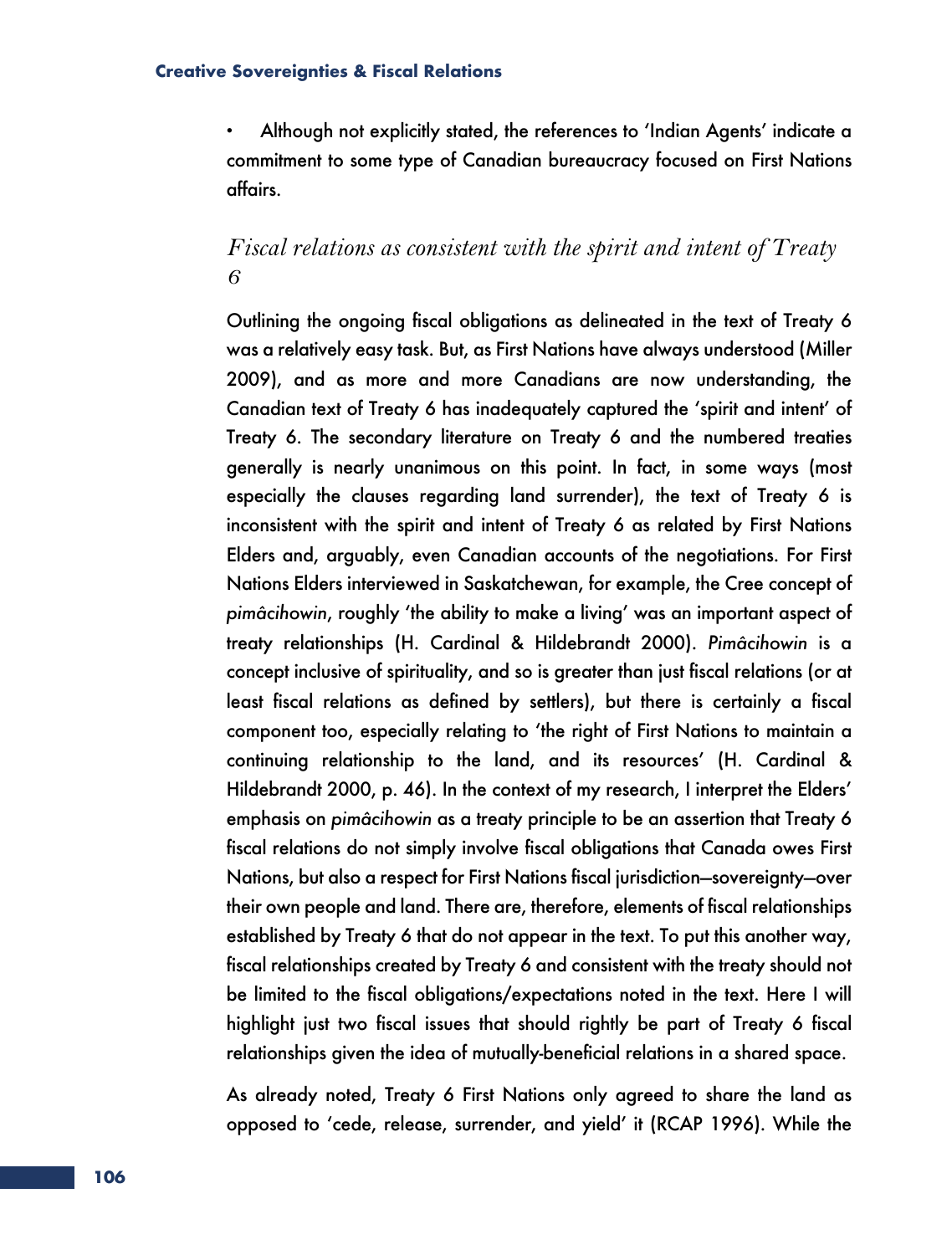treaty text might include this language of surrender, the account of the treaty negotiations—even as represented by Canadian officials—did not include any mention of this transfer of ownership (Hall 2015; Carter 1999). Moreover, given the context of international relations in this land prior to Canada's arrival here, surely it is far more reasonable to assume that the First Nations understood Treaty 6 to be an agreement allowing settlers to share their land not take it over entirely. This was consistent with the peaceful coexistence of at least several distinct nations already in this territory (Taylor 1999). Of course, First Nations testimony in this regard seems to be unanimous: they never intended to surrender their land to Canada (Venne 1997). So Treaty 6 represented an agreement for Canada (settlers) to share First Nations' territory, not take it over.<sup>3</sup>

An important aspect of any nation-to-nation fiscal relationships consistent with the spirit and intent of Treaty 6 would be reaching an understanding of how natural resources should be managed and how much of the revenues derived from them should belong to the First Nations. First Nations' participation in natural resource management and entitlement to at least some share of natural resource revenues should have been an aspect of Treaty 6 fiscal relationships right from the beginning, as would be consistent with living in a shared space, both geographic and fiscal.

Another aspect of relations involving shared fiscal space has to do with taxation. If the nation-to-nation relationships created by Treaty 6 were taken seriously, then tax laws would have respected all nations' jurisdictions over their land and people. How exactly this would work could take many forms and obviously such tax laws or tax treaties negotiated today would be different than if questions of taxation had been specifically addressed in 1876. Regardless of exactly how taxation should be or could be or will be worked out, there can be no doubt that taxation is an important element of the fiscal relationships between Canada and First Nations, and that Canada's taxation laws since Treaty 6—which entirely disregard First Nations' jurisdiction—have been inconsistent with the notions of 'nation-to-nation' and 'shared space' that are central to Treaty 6 relationships.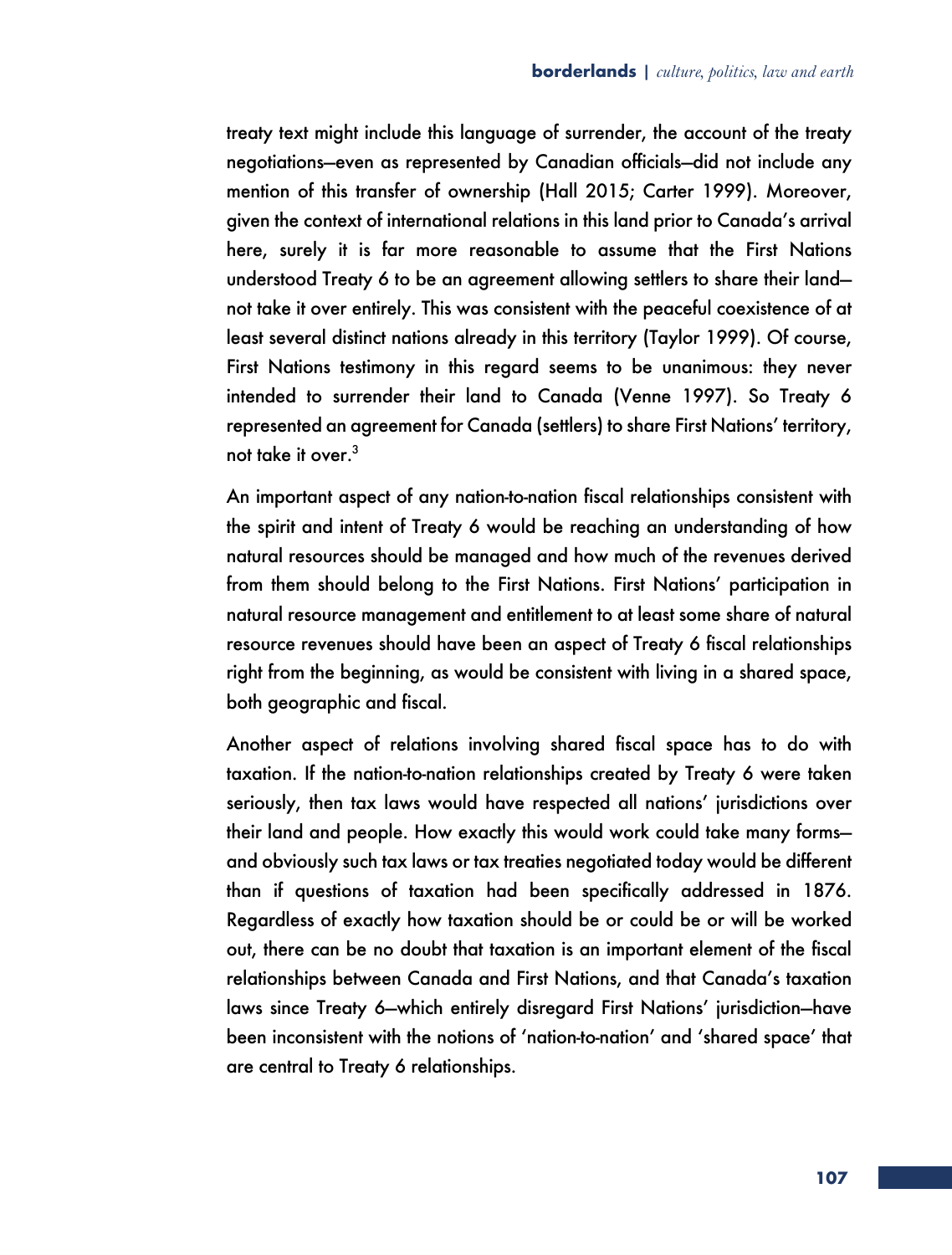## *The Legacy of Treaty 6*

As First Nations have long recognized, and as more and more Canadians are beginning to recognize, Treaty 6 (along with the other numbered treaties) represented an optimistic vision for the future. For First Nations, Treaty 6 represented the health care, food, agricultural support, and cash they would need as they transitioned with Canadian help from one way of life to another. For Canada, Treaty 6 meant peacefully opening land for agricultural settlement. In other words, Treaty 6 should have been mutually beneficial, a true 'win-win.'

As I noted early in this article, international diplomacy already had an extensive and sophisticated history long before Canada's arrival here. Treaty 6 was clearly a continuation, even, perhaps, a culmination of this history, in the sense that it created nation-to-nation relationships not only between nations, but between nations of vastly different heritages and worldviews.

But, despite the optimism of Treaty 6, it was in fact more-or-less immediately after the signing of treaties between Canada and First Nations that nation-tonation relationships ended in this land. Rather than share land, Canada dispossessed First Nations. Rather than respect First Nations governance, Canada imposed its own system. Rather than recognize First Nations' sovereignty over their own land and people, Canada enforced the *Indian Act*. And rather than remember the history of nation-to-nation relations and Treaty 6 in its optimistic fullness, Canada forgot, perhaps intentionally so.4 This history of broken promises and disrespect is well-documented and virtually universally accepted (e.g.: H. Cardinal 1969; H. Cardinal & Hildebrandt 2000; Carter 1990; Craft 2013; Hall 2015; Pasternak 2016; Starblanket & Hunt 2020; Stark 2016; St. Germain 2009; Tait and Ladner 2018; Venne 1997, 2007; Venne et al. 1997).

## *The Trudeau government and A 'new fiscal relationship'*

For decades, successive federal governments have recognized, at least to some extent or another, the inadequacy of Canada's relationships with First Nations, including fiscal relations. But perhaps no government has so radically changed official rhetoric on these issues, nor passed more Indigenous-focused legislation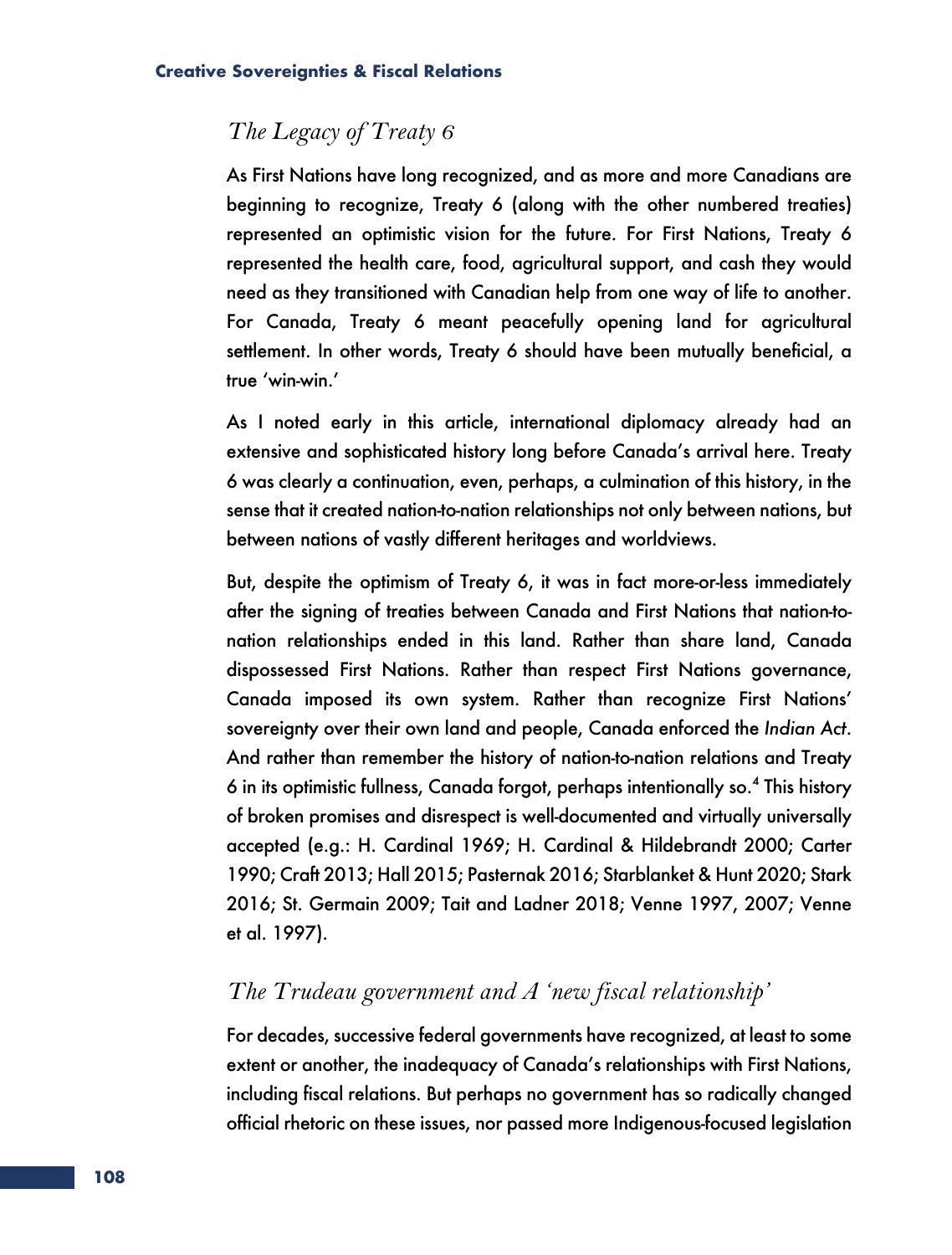(Yellowhead Institute 2019), than the 2015 Liberal Government of Justin Trudeau (which was re-elected in October 2019). I am more interested in the future of Treaty 6 fiscal relationships and less on their current reality, but a brief summary of my assessment of the Trudeau government's rhetoric and policies relating to fiscal relationships is helpful context. I am necessarily cautious; after all, it is impossible to know at this point what Trudeau's legacy will be when it comes to Indigenous issues, or what the long term impact will be of what the Trudeau government has done as it relates to fiscal relationships with Treaty 6 First Nations. Still, I am happy to be able to point to some positive changes both rhetorical and substantive—the Trudeau government has implemented, including \$20 billion in new spending that is undeniably having a direct and tangible impact on the lives of Indigenous people.<sup>5</sup> Ultimately, however, I conclude that despite rhetorically outlining an ambitious agenda relating to Indigenous peoples, including a 'new fiscal relationship' with First Nations (Assembly of First Nations & Government of Canada 2017; Liberal Party of Canada 2018), the Trudeau government has been either unwilling or unable to make significant substantive change, and those changes they have implemented regarding fiscal relationships appear to continue the history of fiscal relations inconsistent with Treaty 6. A very basic example of this lies in the terminology: the singular 'relationship' is used when discussing the 'new fiscal relationship', apparently perpetuating Canada's failure to recognize the unique nature of the relationships it has with First Nations. More than this, however, is the consistent assumption by the Government of Canada that however relationships between Canada and First Nations are reimagined, they must fit within the 'box' of 'Canada's current constitutional framework' (Crown-Indigenous Relations and Northern Affairs Canada 2018).

The Trudeau government, like so many before it, seems to lack the creativity necessary to break away from the colonial past and restrictive ways of thinking that brought about the *Indian Act* and centuries of settler government policy intent on imposing Canadian sovereignty on First Nations. It was this realization that inspired my research. Since fiscal relations between Canada and Treaty 6 First Nations are currently *not* taking Treaty 6 seriously, I want to know what it would look like if they did.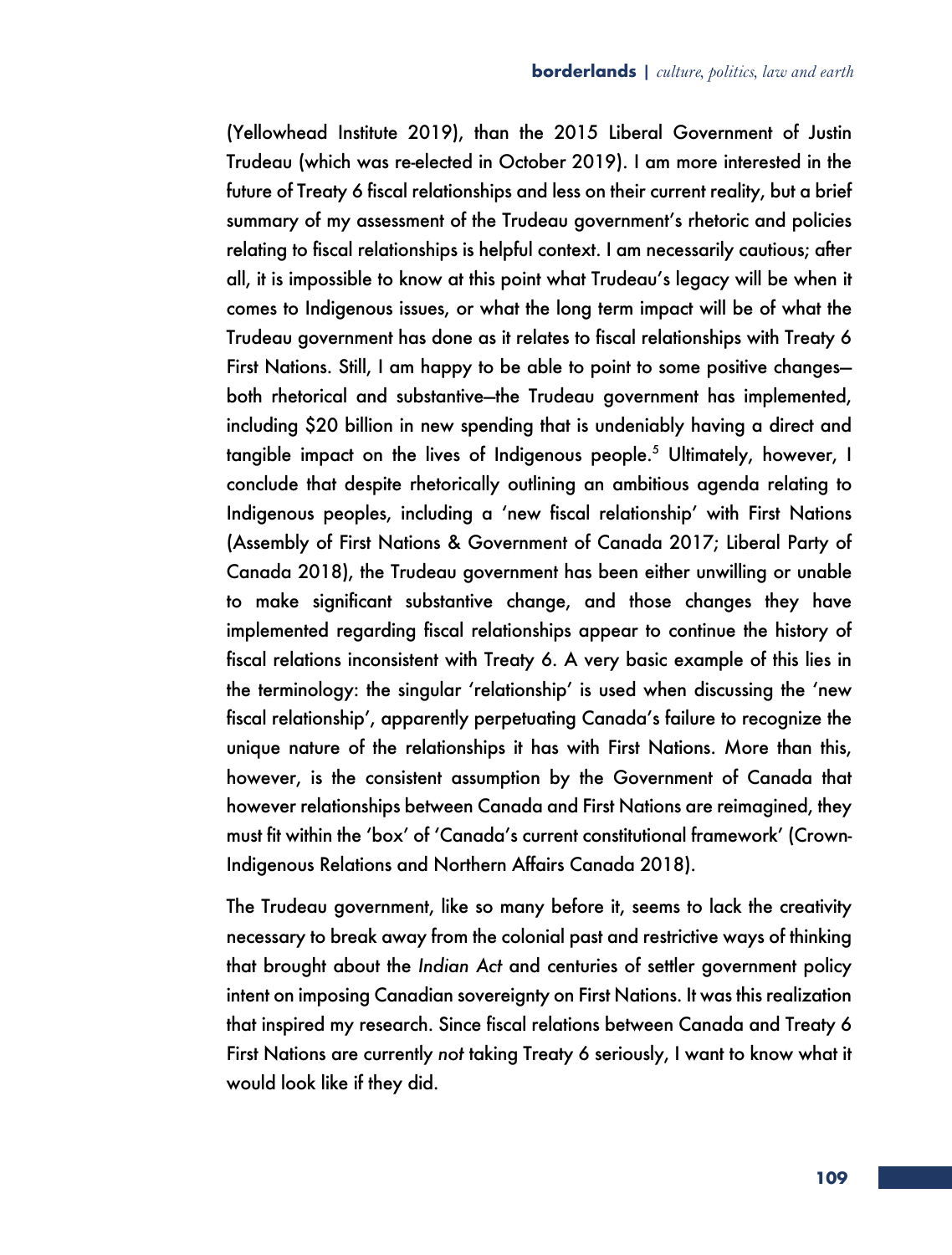## *Pragmatic changes that could happen immediately*

Realistic to the tremendous effort and dramatic changes that would be necessary for fiscal relations to take Treaty 6 seriously, I approached this question from two different perspectives. In this section, I am taking a relatively conservative approach that assumes changes to fiscal relationships have to be of minimal financial impact to the Government of Canada; not challenge Canada as currently constituted existentially; and come at little to no cost in terms of Canadian public opinion. I am also limiting myself to thinking about the fiscal obligations in the Canadian text of Treaty 6—in essence, in this section, I accept the 'checklist' approach to treaty, which tends to view it more so as a list of obligations and less as a dynamic, fulsome relationship. Clearly, these suggestions will be nowhere near enough to create fiscal relationships entirely consistent with Treaty 6, but they would represent steps in the right direction. My next section will tackle my research question in a more dramatic way, but I have two reasons for the pragmatic approach of this section.

First, the suggestions of this section are examples of changes that could be made *immediately*. Whereas more dramatic changes would require significant investment (financial, political, etc.), the suggestions of this section do not. I should be clear: my suggestions are still ambitious in that they would represent significant change in how Canada engages treaty, but they could be done fairly quickly and require little in terms of the investments I listed above. Moreover, whereas the most important element required for the suggestions of the next section is legitimate negotiation with Treaty 6 First Nations, I propose that the suggestions of this section could be implemented unilaterally by Canada. This is important to me, because my observation of current relations between Canada and (especially historical treaty-adherent) First Nations is that there is so much (understandable) distrust, that a necessary precursor to successful future negotiations of these relationships is likely to be Canada taking unilateral steps to demonstrate its seriousness and good faith. The steps outlined in this section represent a chance for Canada to rebuild the trust it has successfully but tragically eroded since 1876.

Second, it is highly unlikely that any Canadian government would ever take the more drastic steps I propose in the next section without first taking more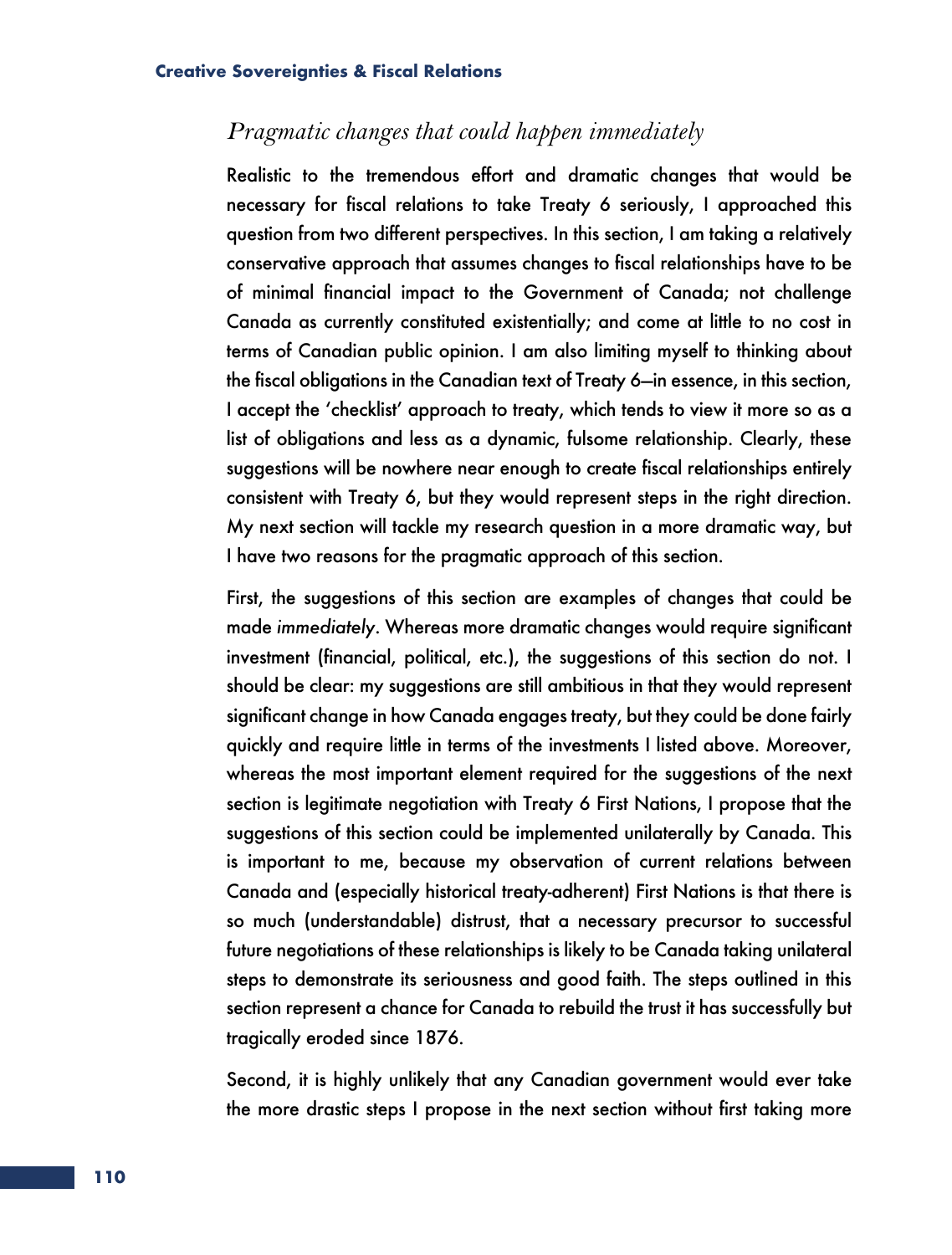pragmatic steps such as I outline in this one. Therefore, more likely than not, if fiscal relationships are ever changed such that they are consistent with Treaty 6, there will need to be starting points, and the suggestions of this section can serve as those.

## *Inflation-adjusting Treaty annuities*

My first pragmatic suggestion is that treaty annuities should be adjusted for inflation. As outlined earlier, the fiscal obligations Canada took on within the text of Treaty 6 included: treaty annuities for all First Nations members (\$5); \$1,500 annually to be expended on 'ammunition and twine for nets'; and annual salaries for chiefs (\$25) and 'subordinate officers' (\$15). If Treaty 6 fiscal relationships are taken seriously as ongoing and dynamic, it should be immediately obvious to everyone that treaty annuities should not remain at 1876 nominal dollar amounts. As we all know, the value of money changes over time due to inflation (Neu and Therrien 2003; RCAP 1996), so five dollars in 1876 had far more purchasing power than five dollars does in 2020. Canada's continued payment of five-dollar treaty annuities is obnoxious.

There are a variety of viable methods for adjusting treaty annuities (e.g., Allard 2002; InFocus 2019), but my preference is a simple one based on Canadian inflation rates. Using the Bank of Canada's inflation calculator and making some basic assumptions, I arrive at an average Canadian inflation rate of 3.04% from 1876 to 2019. Based on average inflation of 3.04%, I estimated the total additional annual cost to Canada in 2019 dollars would be a relatively insignificant \$55 million (or \$370 per person). While this amount would not make Treaty 6 First Nations or their members rich overnight, inflation-adjusting treaty annuities would go a long way symbolically towards making it clear that Canada is intent on taking Treaty 6 seriously.

### *Treaty-based programs and services*

My second pragmatic recommendation incorporates symbolic change with substantive action. This recommendation stems from those fiscal obligations Canada took on in the text of Treaty 6 that involve ongoing delivery or funding of programs and services. From the treaty's fiscal obligations, I identify five as being of this nature: maintenance of 'schools for instruction'; some type of law-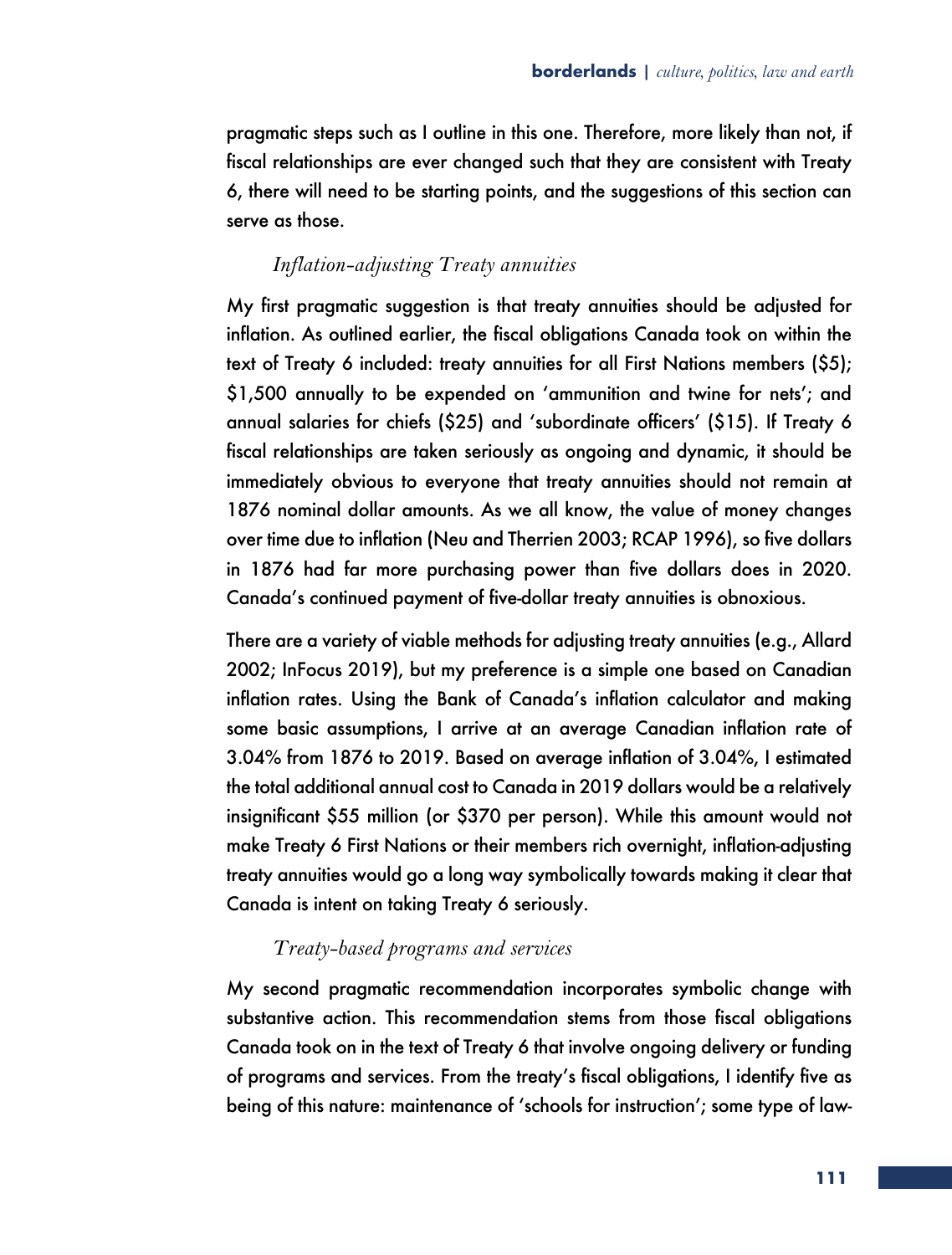enforcement; assistance in case of 'pestilence' or 'general famine'; 'a medicine chest'; and, although not explicitly stated, the references to 'Indian Agents' indicate a commitment to some type of Canadian bureaucracy focused on First Nations affairs.

At present most Treaty 6 First Nations receive Government of Canada funding for education, social assistance, and health care, which can be understood as more-or-less modern-day equivalents of the promises included in the maintenance of schools, aid in case of pestilence/famine, and medicine chest clauses (Taylor 1985). In terms of what I understand to be the commitment to maintaining a First Nations-focused bureaucracy, Canada has done so since before Treaty 6 was negotiated through today; how that bureaucracy has operated has not generally been consistent with Treaty 6, of course, but it has existed and been engaged with Treaty 6 First Nations, nonetheless. The law enforcement clause receives very little attention, but it is in the treaty text, and policing is a high priority for many Treaty 6 First Nations (as I hear from First Nations I work with regularly). At present very few First Nations in Canada receive direct federal funding for policing, but police do provide services to First Nation reserves. Therefore, however paternalistically or otherwise problematically, Canada is currently engaged in either funding or directly providing programs and services that it committed to in the text of Treaty 6. For the purposes of this recommendation, my concerns regarding Canadian funding and delivery of treaty-related programs and services is twofold.

First, Canada funds and delivers these programs and services *without acknowledging that they are doing so in fulfilment of Treaty 6* (Barnsley 2002; Pasternak 2016; Starblanket & Hunt 2020). So, the first half of my recommendation is that Canada should formally acknowledge that funding and delivery of education, social assistance, health care, policing, and First Nationsfocused federal bureaucracy (whatever its iterations) in a Treaty 6 context is done in fulfilment of the fiscal obligations it agreed to in the text of Treaty 6. Canada could go about doing so in many ways, but some basic suggestions would be that this affirmation should be incorporated into funding agreements with Treaty 6 First Nations (see next subsection); be made explicit in Government of Canada communications; and eventually become a simple, accepted part of relationships between Canada and Treaty 6 First Nations such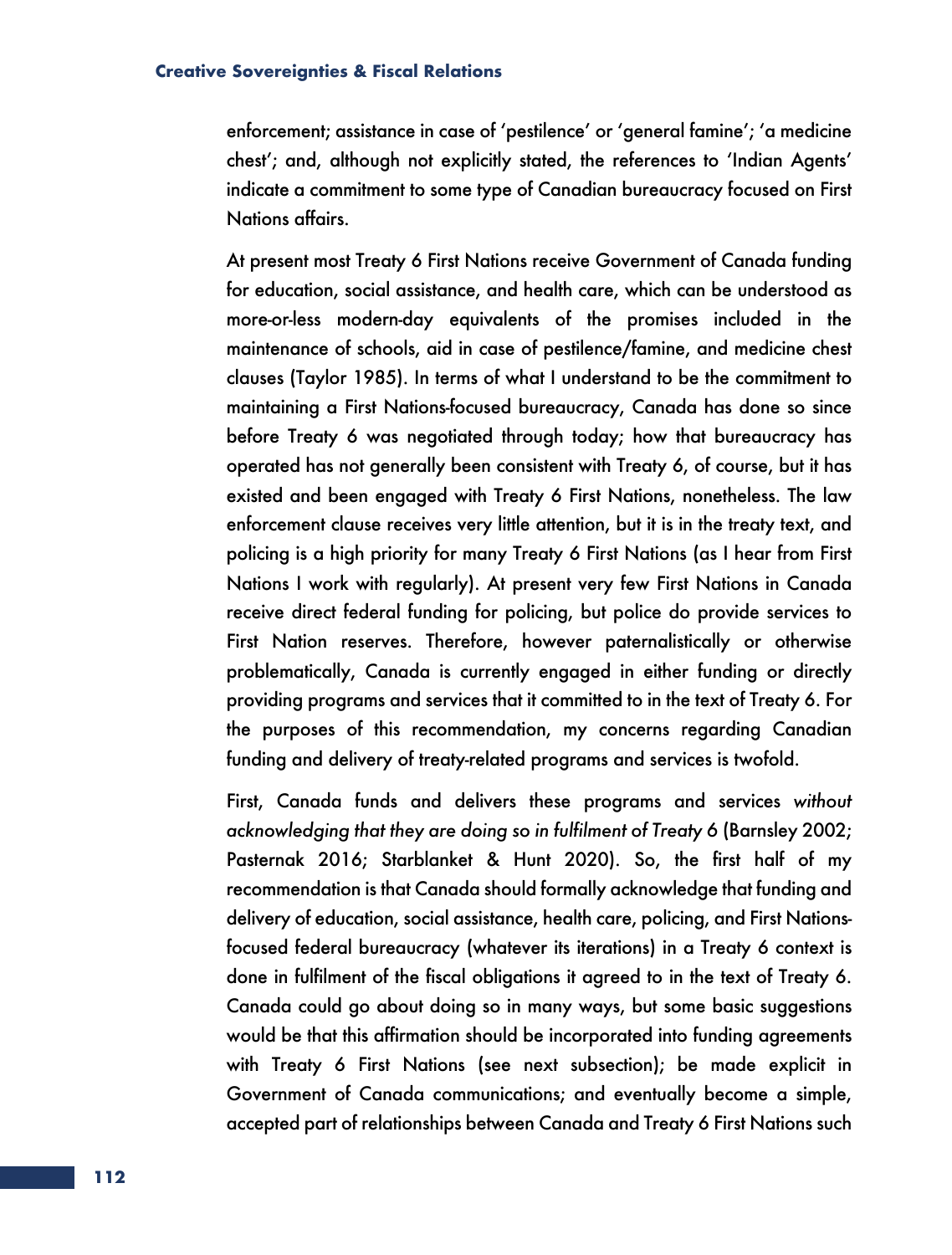that bureaucrats (and others) begin talking about these programs and services in this way.

My second concern about treaty-related programs and services is the longstanding insufficiency of the funding provided and inadequacy of the programs and services delivered. These 'gaps' between the government programs and services available to settler Canadians and those available on reserve to First Nations are well known (Palmater 2011). The second half of my recommendation is not necessarily that Canada fund or deliver treaty-related programs and services to whatever levels chiefs and councils ask them to, but rather that Canada commit in a transparent and accountable way to, at minimum, fund and deliver treaty-related programs and services at a level comparable to that which Canadians receive. In many cases, Canada may now (finally) be close to doing this, so this commitment would not necessarily be expensive to fulfill; but Canada could do a much better job of transparently communicating an analysis of how it is doing this and demonstrate its willingness to be held accountable. A formal commitment such as this would also mitigate the risk that recent increases in fiscal transfers to First Nations could be cut in the future.

Like inflation-adjusting treaty annuities, recognizing the treaty basis for treatyrelated programs and services and committing to levels of funding and service comparable to Canadians, and corresponding transparency and accountability, would be a significant step by Canada in signaling the centrality of Treaty 6 in its fiscal relationships with Treaty 6 First Nations.

### *Funding agreement texts*

My third and final pragmatic recommendation relates to the texts of the funding agreements Canada has with Treaty 6 First Nations. This recommendation is purely symbolic and would cost Canada nothing financially.

Funding agreements are the legal contracts between Canada and First Nations that facilitate the flow of funding to chiefs and councils for programs and services they take responsibility for delivering on reserve (e.g., usually at minimum education, public works, social assistance, and basic health services). The issue this recommendation attempts to address is the fact that funding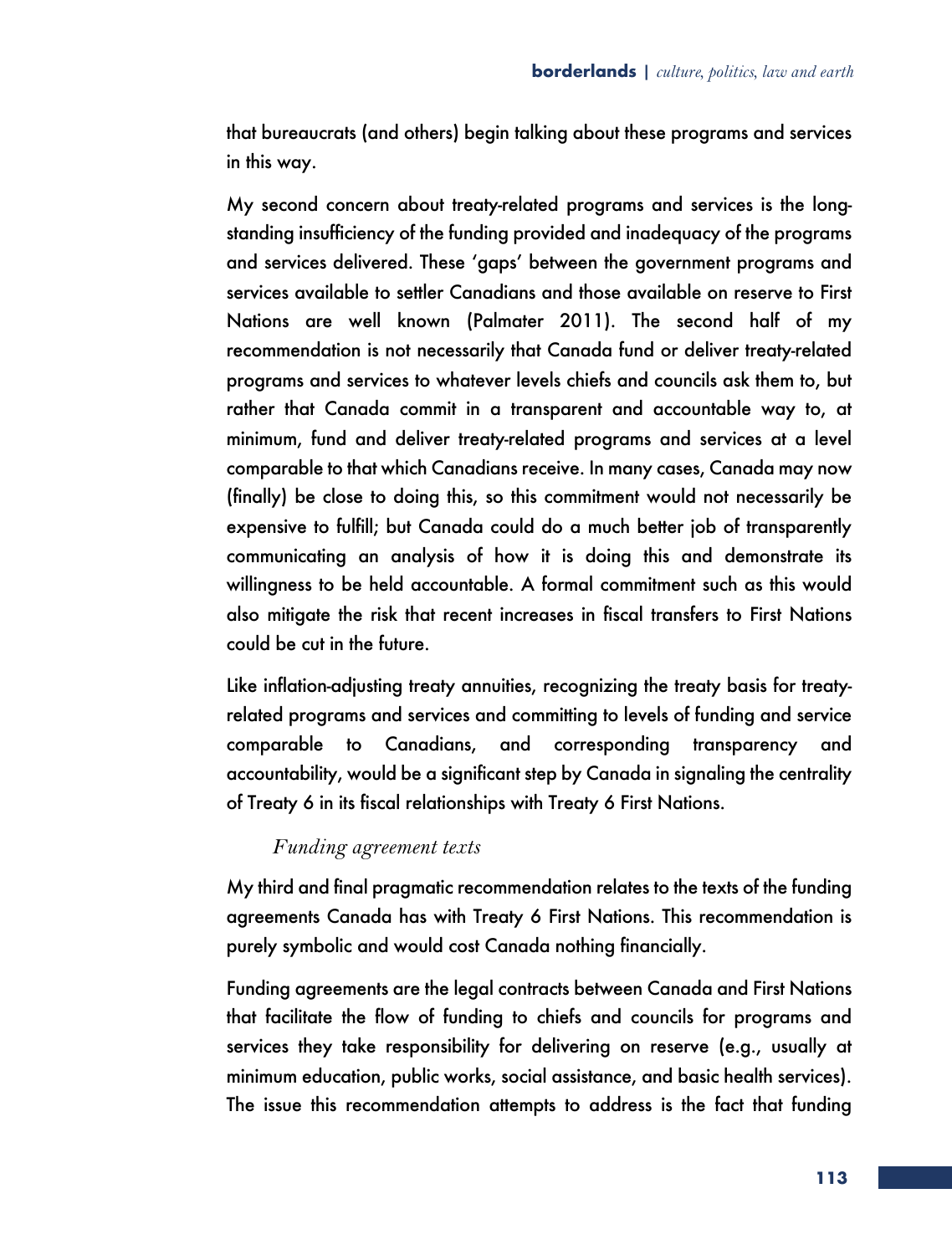agreements between Canada and First Nations across Canada are all virtually the same in terms of wording. This is consistent with the history of Canadian fiscal relationships with First Nations, where Canadian First Nations policy (and especially fiscal policy) has treated all First Nations the same regardless of treaty-adherence, geography, and so on.

Template texts of funding agreements are publicly available online. There are a few versions, but in all cases the vast majority of the text is non-negotiable (one of many ways fiscal relationships between Canada and First Nations are not consistent with the idea of nation-to-nation). There are optional clauses that relate to treaties, but these clauses are token wording, entirely irrelevant to the content of the agreement itself. Whether the clauses are included or excluded from the agreement does not change the agreement one iota, at least as far as Canada is concerned.

There are other ways the funding agreement wording is inconsistent with Treaty 6 fiscal relationships, but the point is that since the funding agreement template was prepared for use across Canada, it is not designed for fiscal relationships specific to a historical treaty context, let alone a numbered treaty context, let alone a Treaty 6 context. Correcting this, such that funding agreements with Treaty 6 First Nations explicitly acknowledged and incorporated more thorough reference to Treaty 6 would be a relatively simple first step towards Canada taking Treaty 6 seriously. Out of my three pragmatic recommendations, it would likely be the cheapest, and it should in no way threaten Canada as currently constituted, nor have any cost in terms of public opinion. All this recommendation involves is a slight shift in policy that accepts the unique nature of Treaty 6 fiscal relationships.

## *Dramatic changes to Treaty 6 fiscal relationships*

The previous section took a relatively conservative approach towards starting to answer my research question, providing three pragmatic examples of ways fiscal relationships between Canada and Treaty 6 First Nations could change to make them more consistent with Treaty 6. I would not describe any of them as especially 'creative', nor would they substantively change structures of sovereignty in Canada. From there, however, we can move on to the more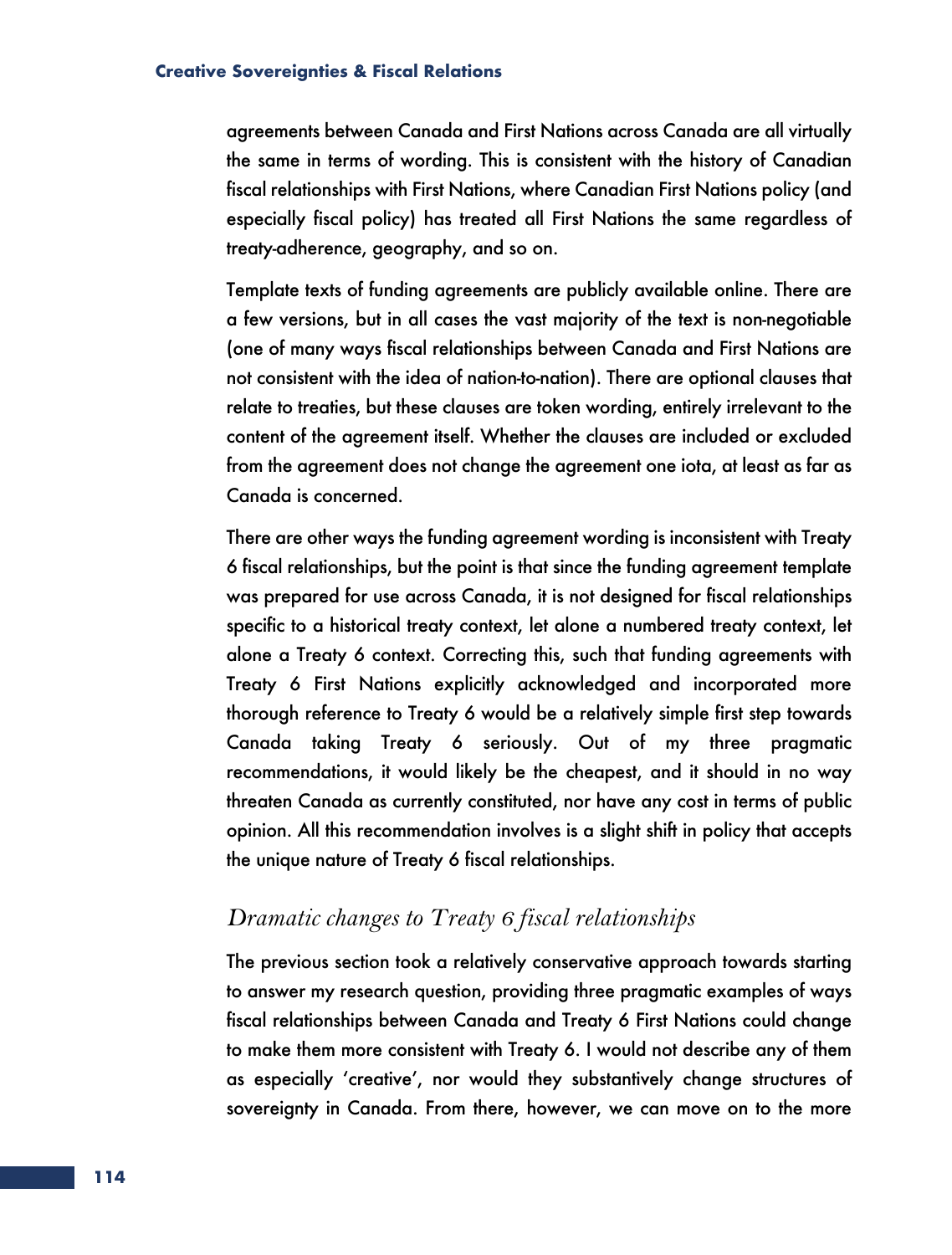dramatic changes that would be necessary for fiscal relations to be entirely consistent with Treaty 6. For these, I am not limiting myself by the constraints I outlined in the previous section, nor confining myself to defining Treaty 6 according to the Canadian text. Instead, I am employing a perspective on Treaty 6 fiscal relationships that more fully appreciates the relationships treaty created. These three suggestions represent much more creative thinking (at least for settlers), and would result in the creation of systems of sovereignty fundamentally different than those currently in place.

There should be no doubt about it: colonialism and in particular Canadian government policy since Treaty 6 have had a profoundly negative impact on Treaty 6 First Nations, including their economies and governance; likewise, decolonizing, or at least attempting to change things going forward such that they are consistent with Treaty 6, will come at a high cost to Canada, including economically and in terms of how Canada is constituted today.<sup>6</sup> The suggestions in this section are, then, either extremely expensive economically or extremely radical constitutionally, or both. Needless to say, economically expensive and constitutionally radical decisions would almost certainly also be politically unpopular and face considerable public opposition. These recommendations cannot be considered pragmatic or realistic, at least not in the near term.

Another critical point about these recommendations is that they should not be unilaterally implemented by Canada. Given their more fundamental and substantive nature, they are suggestions that can only be appropriately implemented following serious and fulsome negotiations. We need contemporary Treaty 6 negotiations that allow the relationships between Canada and Treaty 6 First Nations to fit the contemporary context in a way consistent with Treaty 6; this is not about negotiating treaty away or repudiating what was negotiated in 1876, but rather ensuring Treaty 6 relationships are contemporarily relevant (RCAP 1996). For me, this is best done through a serious and fulsome negotiation process. While Treaty 6 is clearly an agreement between the federal Crown and First Nations, the reality is that since 1905 and especially since 1930 (when the Alberta Natural Resources Transfer Act [NRTA] 'gave' Alberta control over 'its' natural resources), 'another' Crown has entered the context in which Treaty 6 First Nations in Alberta exist: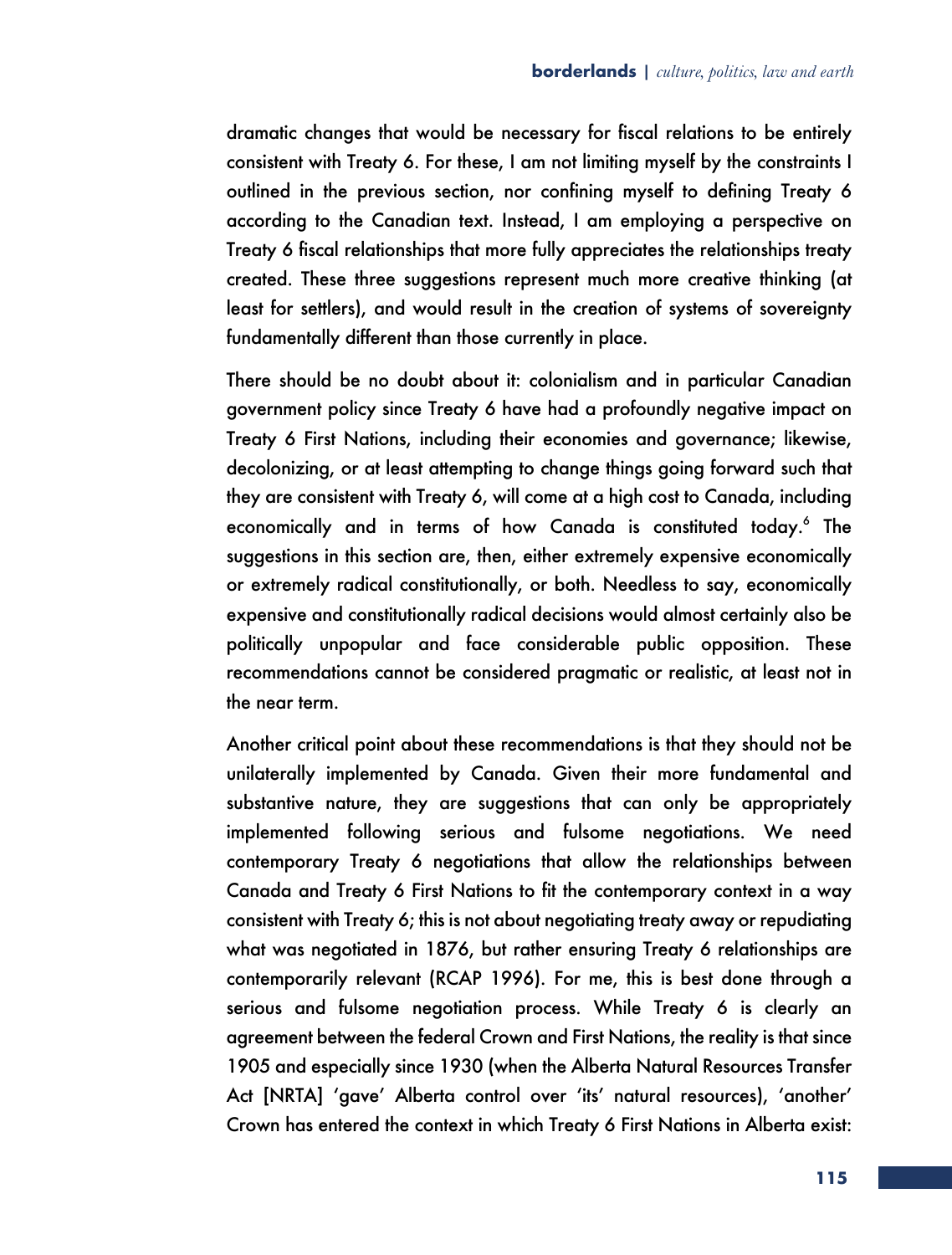The Province of Alberta. Therefore, I think it makes sense that in future Treaty 6 negotiations, the relevant provinces need to take part.

### *Reframing relations*

Currently, relationships between Canada and First Nations are fundamentally based in the *Indian Act*. If Treaty 6 fiscal relationships are going to take Treaty 6 seriously, this must change. While most First Nations and Canadians would agree the *Indian Act* has to go, I am not specifically recommending complete repeal, since there may be other, non-treaty contexts in which the *Indian Act* is the only basis for unique relationships between Canada and First Nations. In terms of a Treaty 6 context, however, the *Indian Act* has to go.

Of course, Canada has wanted to be rid of the *Indian Act* with varying degrees of enthusiasm since the 1969 White Paper, and in many ways it is only still in place because First Nations have opposed its abolishment. But First Nations (especially numbered treaty-adherent First Nations) opposed its abolishment, at least in part, because the White Paper proposed to not only do away with the *Indian Act*, but treaty rights as well. What I am proposing here does not, of course, involve the abolishment of treaty rights—quite the opposite.

In many ways having the *Indian Act* no longer apply to Treaty 6 First Nations is the easy part of this recommendation. What will be the more dramatic piece is what will have to replace the *Indian Act* as the basis for relations between Canada and Treaty 6 First Nations. Clearly, whereas currently the *Indian Act* is the primary framework through which Canada engages with First Nations, a framework (Treaty 6) already exists to guide the relationships between Canada and Treaty 6 First Nations, and this has been obvious to Treaty 6 First Nations since Treaty 6 came into being. Representative officials of Canada signed Treaty 6, of course, and it was ratified through a vote in the Canadian parliament, so additional legislation or a new national 'framework' (as Trudeau suggested in February 2018) should not be required; on the other hand, if the federal government feels that for some reason this is desirable, it is not necessarily problematic.

The impacts of implementing this recommendation specific to the fiscal relationships between Canada and Treaty 6 First Nations would include the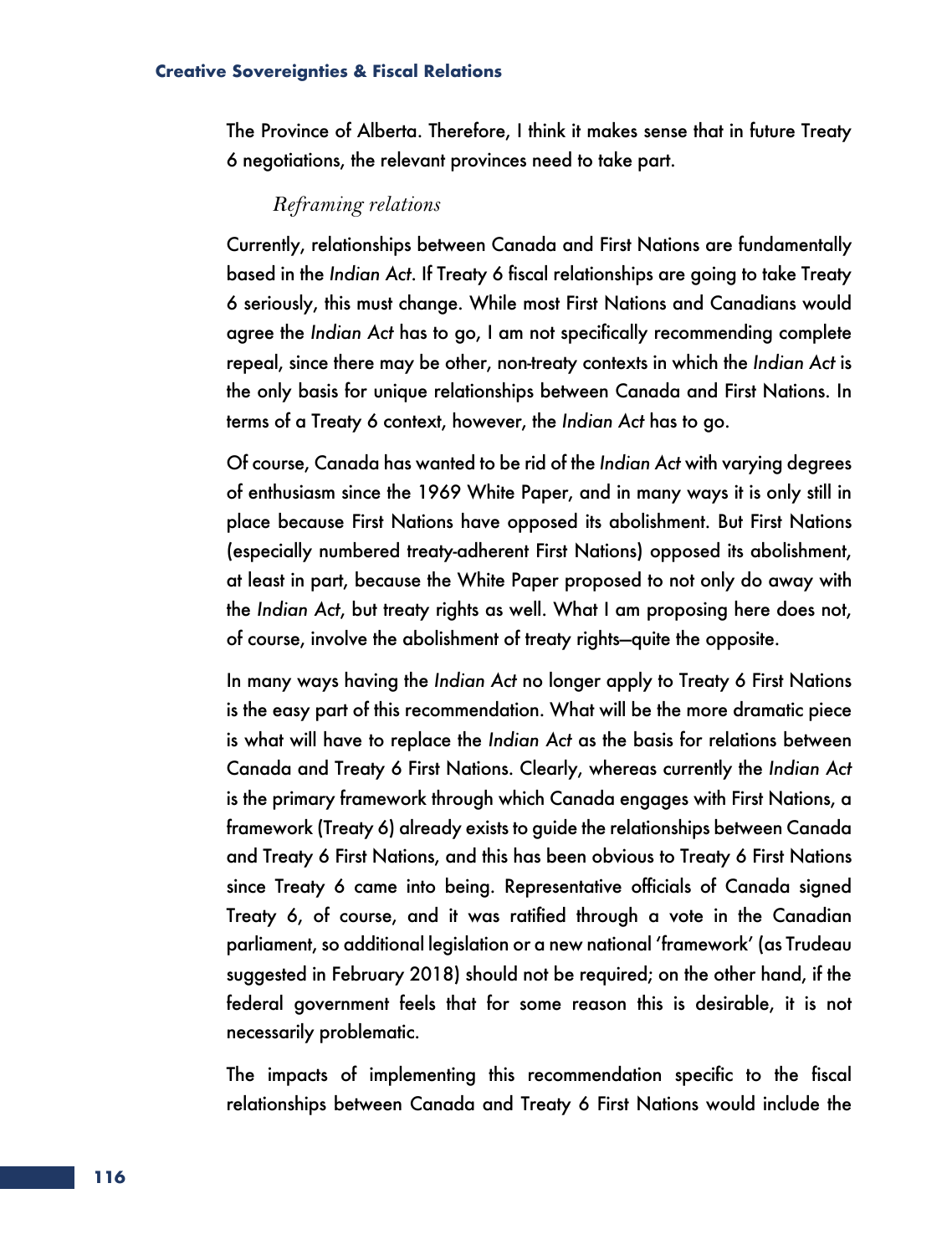(default, if not explicit) acknowledgement (as recommended in the last section) that funding and delivery of treaty-related programs and services are based on Treaty 6 (since now there would be no other framework for these to be based on). Also consistent with a recommendation of the prior section, funding agreements (if these continued as the mechanism through which funding flowed) would have to reference treaty and could obviously no longer include references to the *Indian Act*. Moreover, as part of the future Treaty 6 negotiations, formulae would have to be established to ensure adequate levels of funding are provided (appropriately adjusting for inflation and population growth), and these formulae could no longer be unilaterally imposed by Canada but would need to be negotiated in a truly nation-to-nation way. As part of the negotiations, I would expect mechanisms to be put in place for dispute or issue resolution, and review of these funding formulae would need to happen with some regularity by representatives of both Canada and Treaty 6 First Nations.

### *Renegotiation of the Natural Resources Transfer Agreement*

One of the main reasons Alberta (and other relevant provinces) need to be involved in future Treaty 6 negotiations is that the Alberta NRTA needs to be renegotiated. This need not in any way involve the province ceding back jurisdiction to the federal government over natural resources, but it absolutely does require that the province cede jurisdiction to First Nations. Once again, this is not a suggestion in any way unique to me—First Nations have been quite vocal in raising this issue (S. Cardinal 2001; Desjarlais 2019; Pasternak and King 2019; Venne 1997). Their point has been that Canada had no right to transfer jurisdiction over natural resources to the provinces, since First Nations never transferred this jurisdiction to Canada (at least not exclusively), and I agree. The NRTA is not consistent with Treaty 6, and there is no way fiscal relationships between Canada and First Nations can be consistent with Treaty 6 without the NRTA changing. There has been significant First Nations criticism of Canada for failing to include a discussion around return of lands and resources as part of 'reconciliation' (CBC 2018; The Guardian 2018; Turtle Island News 2018), and this recommendation attempts to address at least the latter half of the 'lands and resources' issue.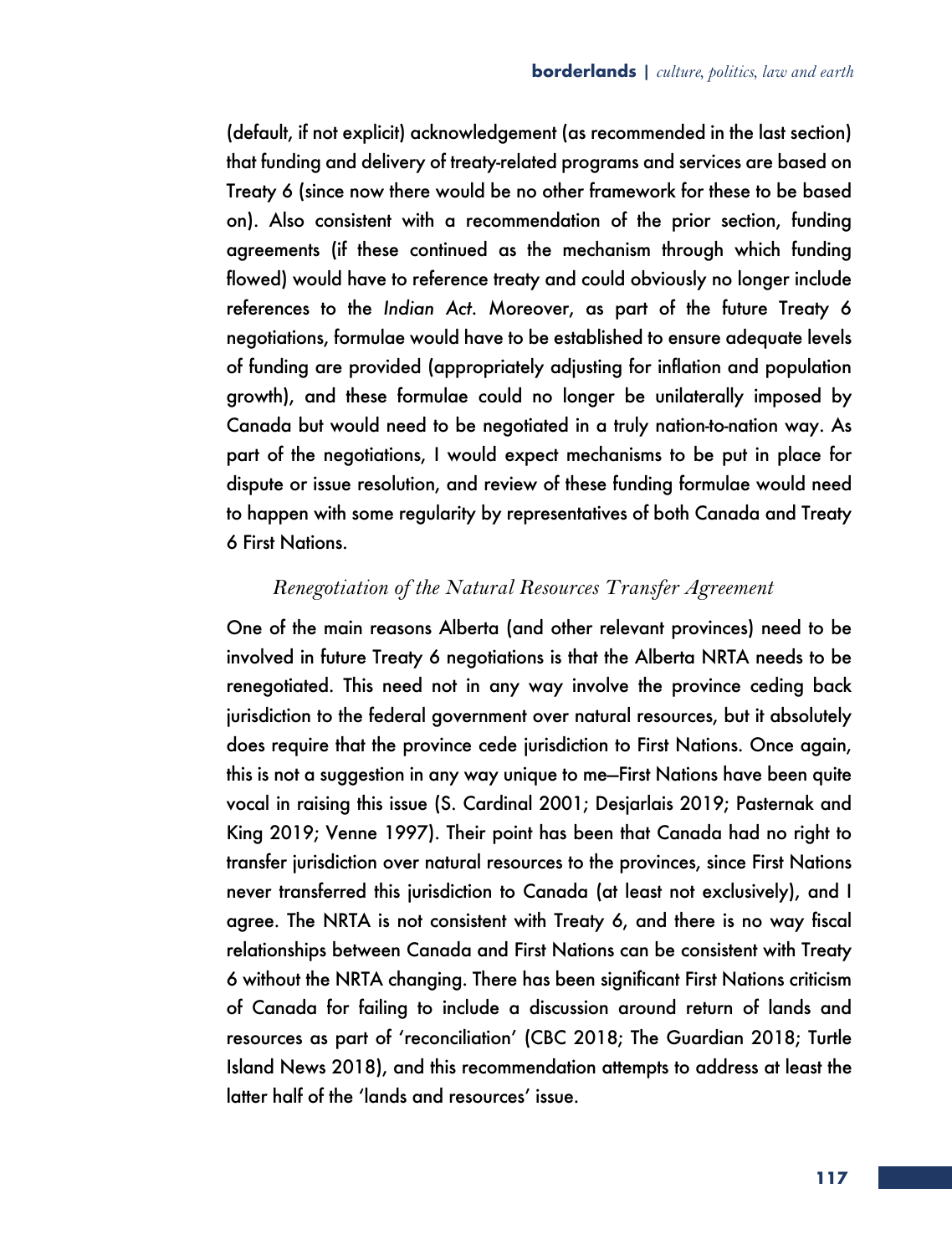Removing the *Indian Act*'s application to Treaty 6 First Nations as previously suggested would restore management and control of natural resources on reserve lands to First Nations. But what has to happen with renegotiations of the NRTA is much more expansive, and I can imagine at least two possibilities for how this might work out. One would involve exclusive First Nations' sovereignty over natural resources on reserve, and shared sovereignty (either with Canada or perhaps more likely with Alberta) over natural resources off reserve. This would be the method most obviously consistent with the idea of treaty relations involving sharing space. This first possibility could also result in what would more-or-less be 'settler reserves'—small spaces that might be considered under exclusive Canadian or Albertan sovereignty. An obvious example might be predominantly settler urban spaces. The second possibility I can imagine would involve more extensive dividing up of territory, so that First Nations would control the resources in, say, half of the Treaty 6 territory in Alberta, and Canada/Alberta the other half. Some combination of these two possibilities could also occur. For example, certain natural resources might be more readily divided than others, so control of natural resources, whether divided or joint, might depend on the type of resource. It might also be the case that those issues more generally relevant to natural resources management (e.g., safety regulations, level of carbon emissions permitted, pollution prevention regimes) might be decided by a joint First Nations-Canada and Alberta board or commission and the specific control of natural resources could be divided.

These 'imaginings' are obviously very hypothetical, preliminary, and tentative, and necessarily so both because we are so far away from future Treaty 6 negotiations and because the details actually require negotiation. But the scope of what I am recommending should be clear: a fundamental and radical rearranging of what natural resource management and control looks like in Alberta, with potentially profound impacts on environmental protections and resource royalty regimes. Ultimately, what we are talking about here, consistent with truly nation-to-nation relationships, is a sacrifice of sovereignty for Canada/Alberta as they recognize the legitimate sovereignty of First Nations over their natural resources.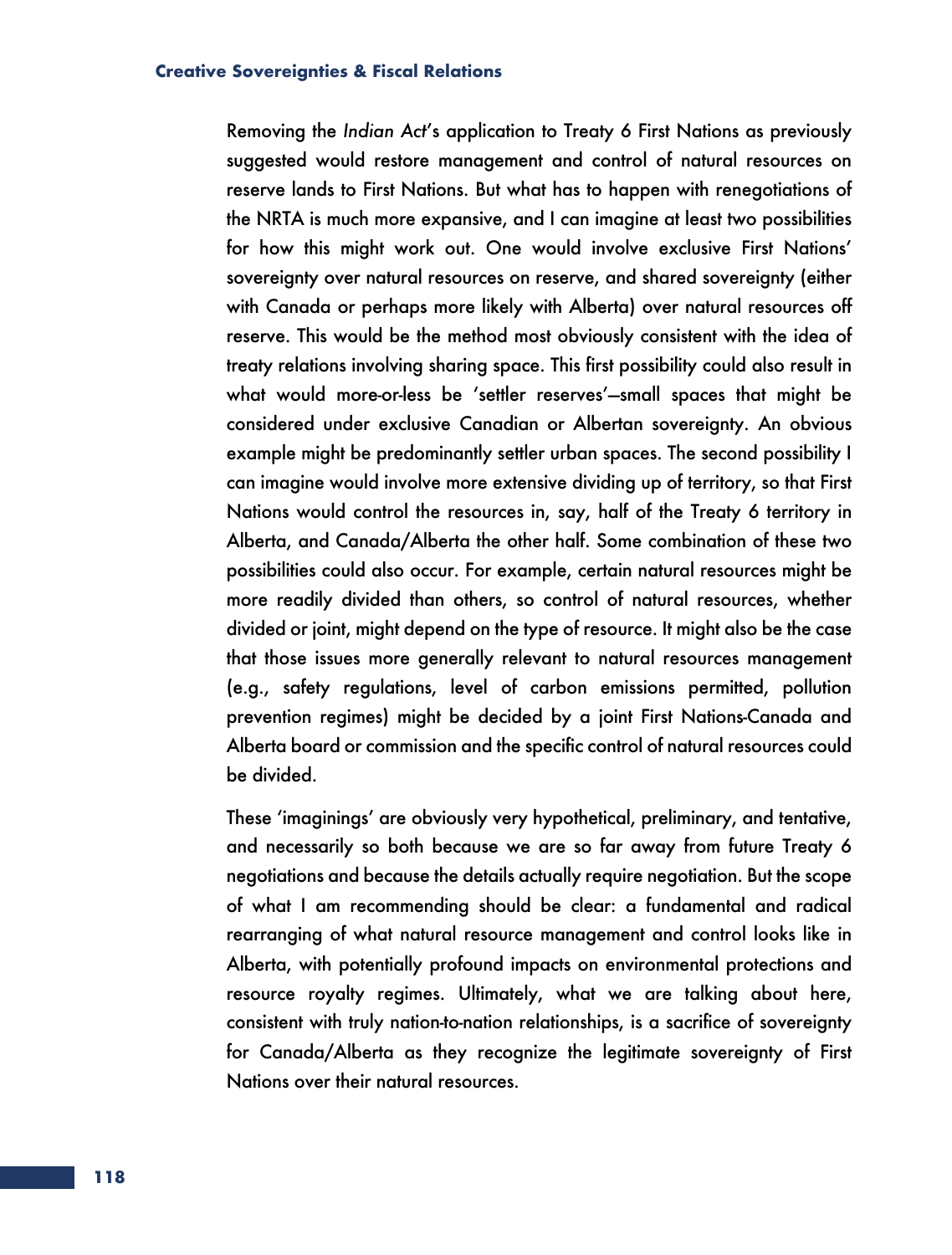Like repeal of the *Indian Act*, renegotiation of the NRTA is a requirement of fiscal relationships consistent with Treaty 6 that First Nations have been arguing in favour of for a long time. It would be a step far more consequential and dramatic for Canada (and Alberta) than even repeal of the *Indian Act*, in many ways altering Canada and especially Alberta as we know it. But such dramatic change is what will be required if Canada is to begin relating to Treaty 6 First Nations on the basis of Treaty 6.

### *Taxation*

Taxation was not discussed at Treaty 6's original negotiations, but it is a highly relevant subject for nation-to-nation fiscal relationships between Canada and Treaty 6 First Nations: 'tax policy and sovereignty are intertwined' (Hopkins 2008, p. 2). Again, there is also a provincial component to taxation in Canada, emphasizing once more that Alberta's participation in future Treaty 6 negotiations is important.

There have been several proposals regarding changes to Canadian taxation policy to the benefit of First Nations (e.g., Boldt 1993; RCAP 1996; Sanderson 2017); ultimately, however, I consider them all inadequate in that they do not involve Canada (and provinces) recognizing that they have no authority to tax First Nations people, land, or resources, because First Nations did not concede this sovereignty to Canada in Treaty 6. To what extent and how First Nations choose to tax their own people, land, and resources needs to be up to them, as consistent with the relationships created by Treaty 6. Moreover, to be clear, these taxation powers need to extend beyond reserves, to include whatever other lands and resources are returned to them entirely or jointly controlled/managed. So, assuming First Nations jointly control and manage natural resources with Alberta, then their taxation powers need to extend to these natural resources to the extent they control them (i.e., if split 50/50, then taxation powers should also be 50/50).

Canada/Alberta ceding taxation jurisdiction over First Nations people, land, and resources back to First Nations is a further critical piece to transforming fiscal relationships between Canada and Treaty 6 First Nations such that they are consistent with the relationships Treaty 6 established. Like my first two longer-term suggestions, it will change how Canada is constituted, since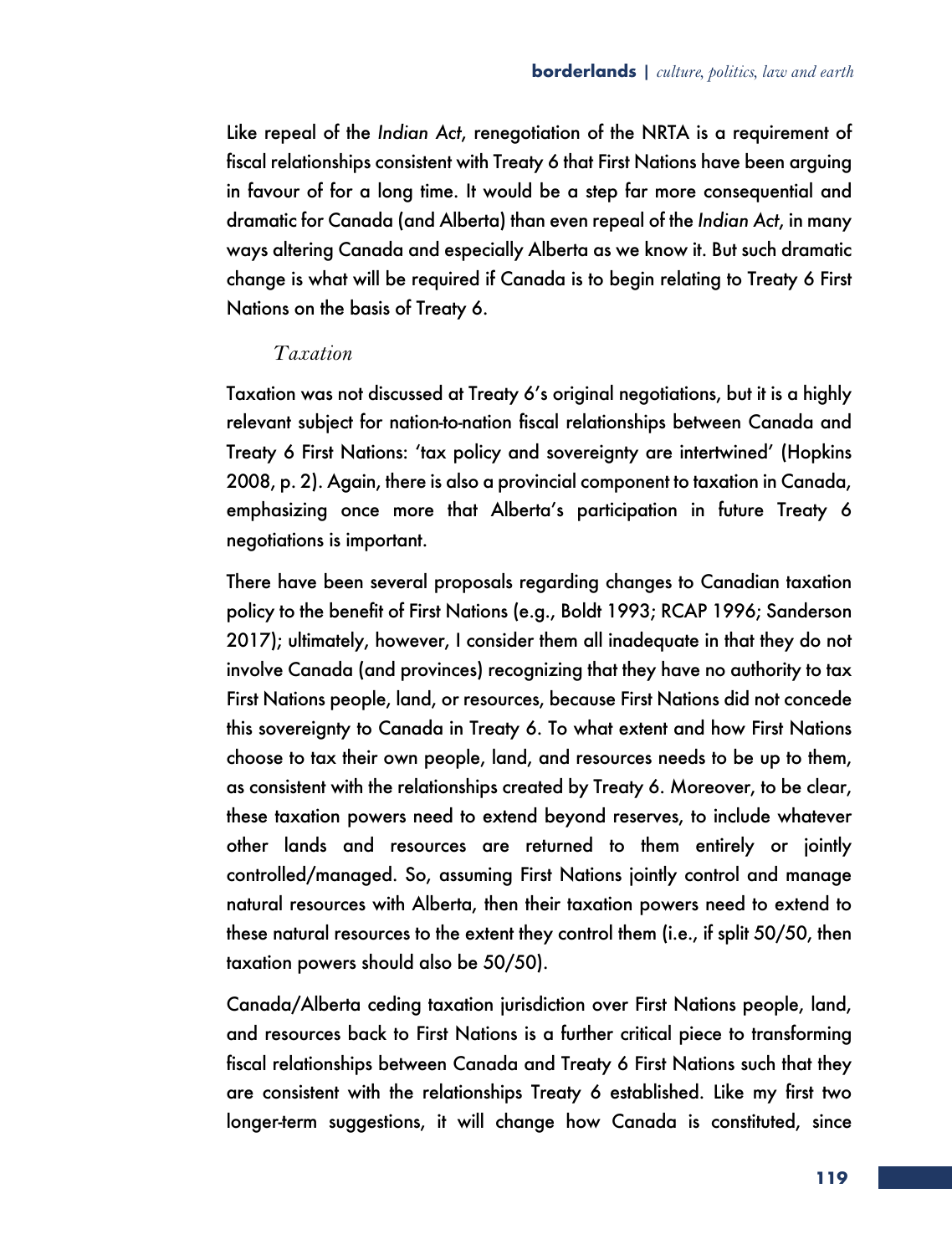Canada and the provinces will have to recognize that they are not the only entities in this land with taxation powers.

My three recommendations for more fundamental ways fiscal relationships need to change between Canada and Treaty 6 First Nations if they are to be consistent with Treaty 6 are only intended to provide a sense of the scope of the changes necessary, not exhaustively cover all the aspects of the changes required. To most settlers, these suggestions will seem dramatic—and, indeed, they are, given how Canada is currently constituted. Reframing relations away from the *Indian Act* and towards treaty, renegotiating the Alberta Natural Resources Transfer Act, and conceding taxation powers would each on their own be dramatic changes to the Canadian political and economic landscape never mind all three done simultaneously and along with other changes coming out of future Treaty 6 negotiations.

### *Conclusion*

Driven by the day-to-day realities of my professional experience working within the space of Treaty 6 fiscal relations, and disappointed with the lack of substantive change the Trudeau government's 'New Fiscal Relationship' has implemented, I set out to research what fiscal relationships that took Treaty 6 seriously might actually look like. The answers to this question are not platitudes, token policy changes, and marginal funding increases. Rather, I am convinced that the answers must be rooted in a complete understanding of the relationships Treaty 6 created. Although the Canadian text of Treaty 6 includes a list of fiscal obligations Canada took on, in fact the fiscal relationships Treaty 6 created are much, much more than that. Treaty 6 created ongoing, dynamic, nation-to-nation relationships between Canada and adherent First Nations that were intended to ensure mutually-beneficial relations in a shared space.

As a starting point, I argue that Canada should meaningfully fulfill its fiscal obligations as listed in the text of Treaty 6—including inflation-adjusting treaty annuities; recognizing the treaty-basis for funding for and delivery of certain programs and services and guaranteeing them at levels comparable to Canadians; and recognizing the significance of treaty in the texts of funding agreements. These suggestions are basic and pragmatic—they are relatively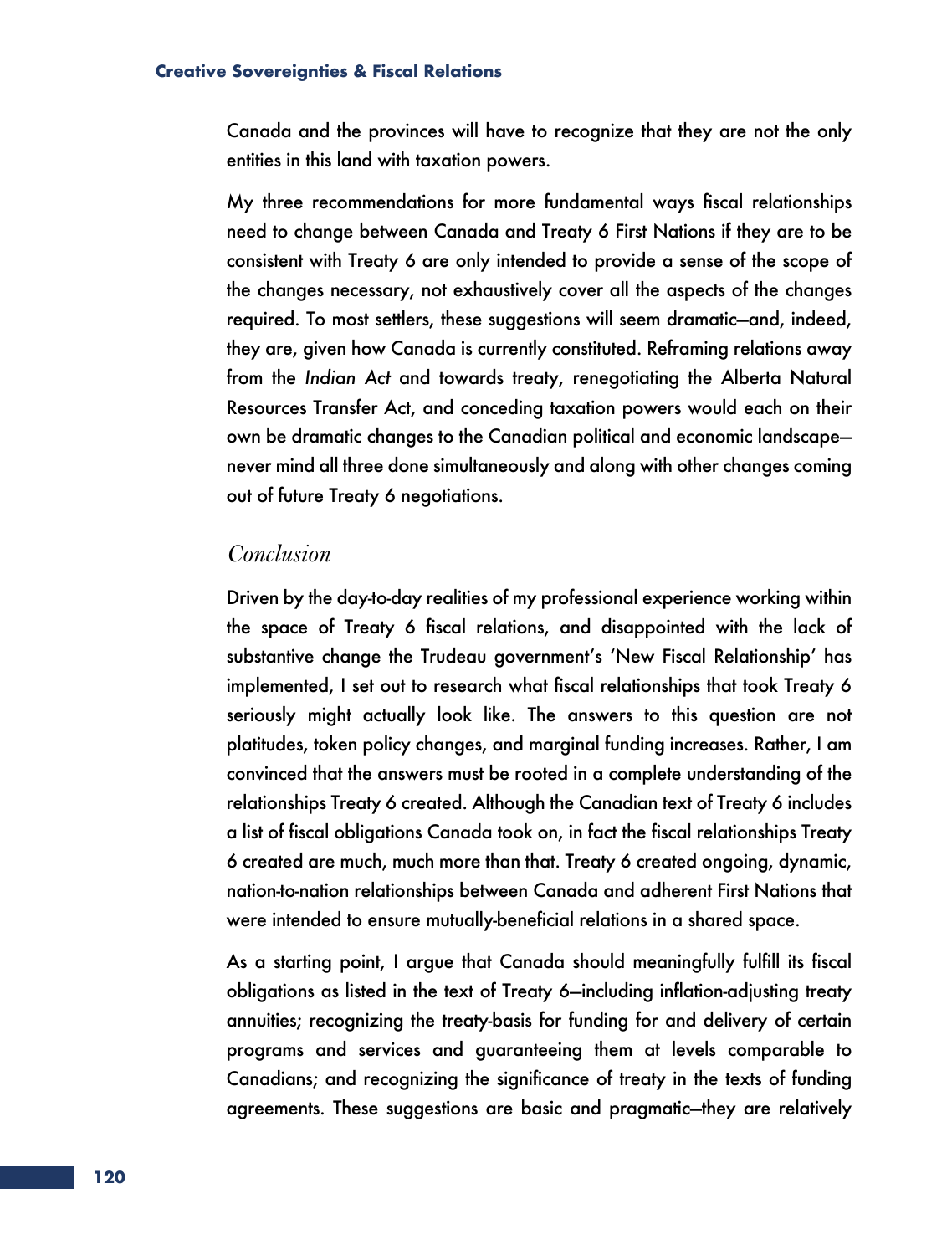easy, cost little or nothing, and are primarily symbolic rather than substantive. Such pragmatic and symbolic shifts within Treaty 6 relations would, however, be important initial, trust-building steps towards taking Treaty 6 seriously. A Government of Canada that is sincere about pursuing reconciliation, decolonization, and nation-to-nation relationships should take steps like these immediately.

Longer term, Treaty 6 fiscal relations that take treaty seriously will require legitimate, good faith negotiations to ensure the future respects the nation-tonation relationships Treaty 6 created in all of their fullness. In this article I provided three examples of dramatic changes that will be required in order for this to happen: replacing the *Indian Act* with Treaty 6 as the primary governing framework for relations between Canada and Treaty 6 First Nations; renegotiation of the Natural Resources Transfer Act such that it respects First Nations' jurisdiction over their land and resources; and amending federal and provincial taxation legislation such that it would be consistent with First Nations' taxation jurisdiction over their own land, resources, and people.

Unlike my pragmatic recommendations, a fulsome response to taking Treaty 6 seriously will require expensive, politically unpalatable, and time consuming work. Refusal to take on this work, however, ensures that Canada will continue to be the colonial, paternalistic, racist country we would prefer to think is in our past. I intend this article to be a small contribution towards the much larger conversation that we as settlers must engage in with each other and with Indigenous peoples before Canada is willing to change. As bleak as the state of relationships between Canada and First Nations is today, I nonetheless hope for the optimistic, creative, mutually-beneficial future imagined when Treaty 6 came to be.

L. JAVED SOMMERS is a settler, born and raised in Canada. He is a designated accountant (CPA, CMA), and has been working for Indigenous Services Canada for over six years, mainly in areas relating to funding agreements between Canada and Treaty 6 First Nations. Sommers graduated from the Faculty of Native Studies, University of Alberta with a Master of Arts degree in 2019. His thesis is available at: https://doi.org/10.7939/r3-q42f-kf47.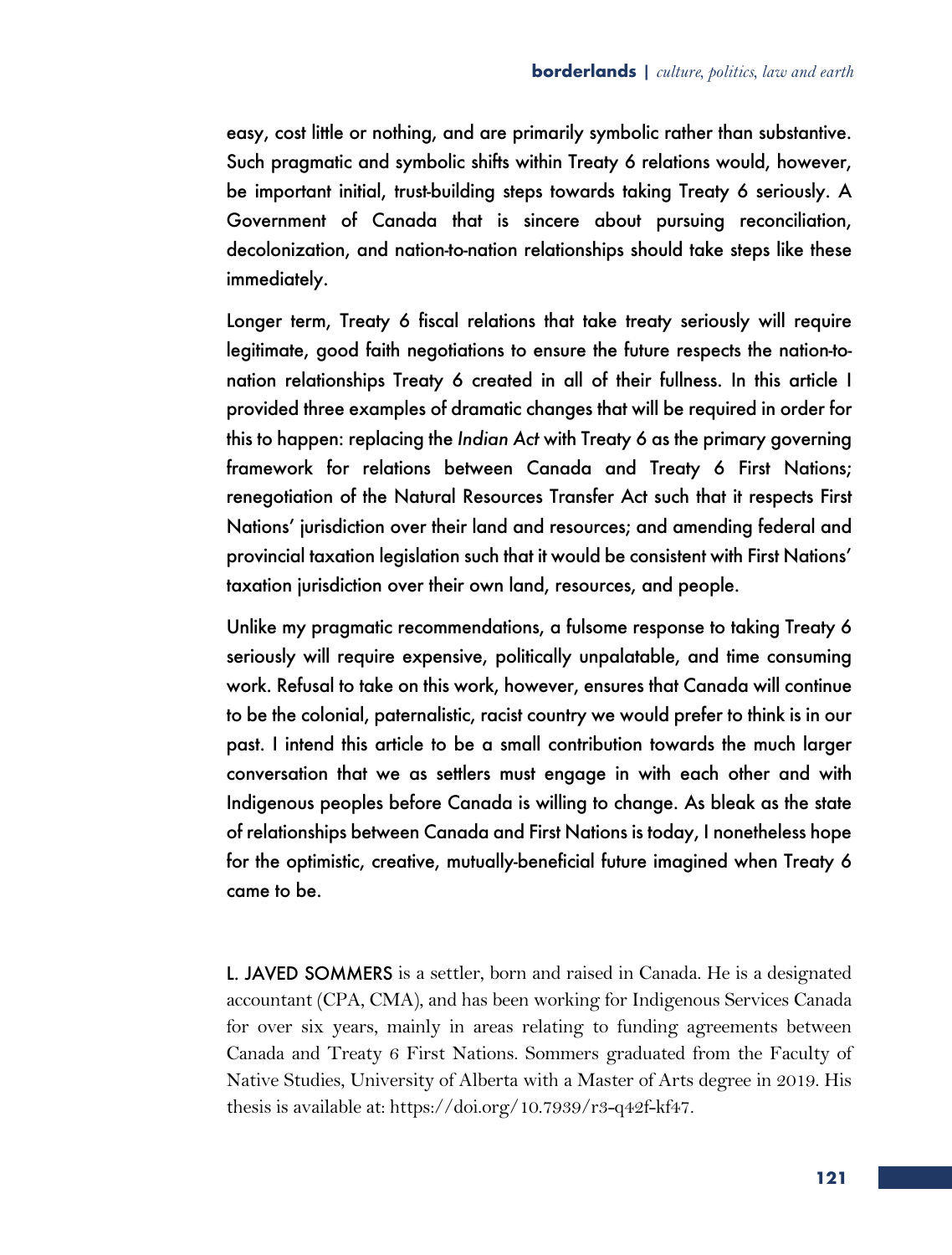### *Acknowledgements*

My thesis was completed under the supervision of Shalene Jobin, and this article owes much to her advice and guidance; I am also appreciative of discussions with Matt Wildcat and Kyle Willmott, as well as insights provided by my blind reviewer.

## *References*

Allard, J. (2002) *Big Bear's Treaty: the road to freedom* [Online]. Available at:https://www.thefreelibrary.com/Big+Bear%27s+Treaty%3a+the+road+to +freedom.-a0127013004

Assembly of First Nations and the Government of Canada. (2017) *A New Approach: Co-development of a New Fiscal Relationship between Canada and First Nations* [Online]. Available at: https://www.aadncaandc.gc.ca/DAM/DAM-INTER-HQ-ACH/STAGING/texte-

text/reconciliation\_new\_fiscal\_rel\_approach\_1512565483826\_eng.pdf.

Barnsley, P. (April 3, 2002) Treaty chiefs fight for medicine chest protection. *Windspeaker* 19(12). Available at:

https://ammsa.com/publications/windspeaker/treaty-chiefs-fight-medicinechest-protection.

Binnema, T. (2001) *Common and Contested Ground: A Human and Environmental History of the Northwestern Plains.* Norman, OK: University of Oklahoma Press.

Boldt, M. (1993) *Surviving as Indians: The Challenge of Self-Government* Toronto: University of Toronto Press.

Cardinal, H. (1969) *The Unjust Society: The Tragedy of Canada's Indians*. Edmonton: M. G. Hurtig Ltd., Publishers.

Cardinal, H. and Hildebrandt, W. (2000) *Treaty Elders of Saskatchewan: Our Dream is that Our People will One Day be Clearly Recognized as Nations* Calgary: University of Calgary Press.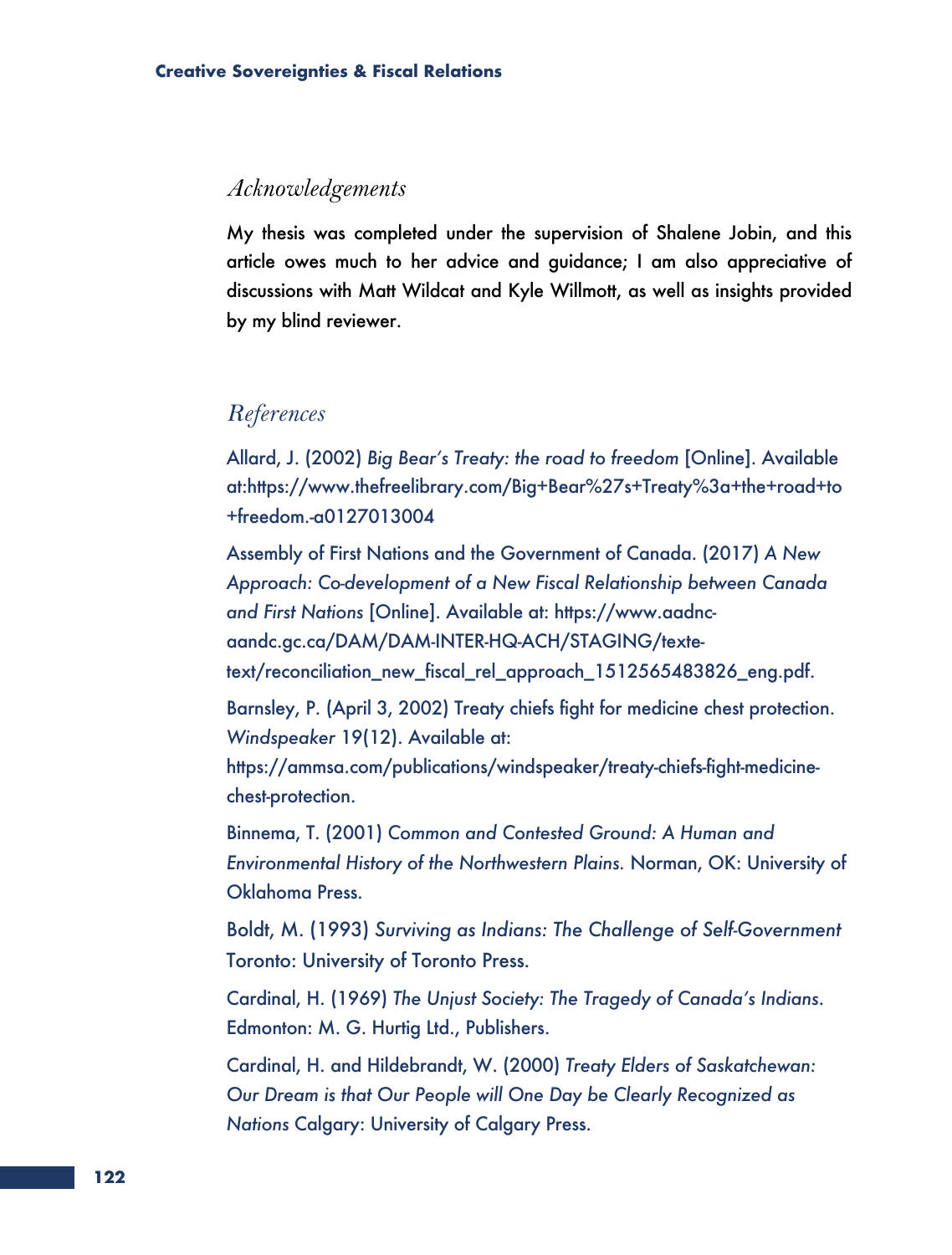Cardinal, S. (2001) The Spirit and Intent of Treaty Eight: A Sagaw Eeniw Perspective. Master's thesis. University of Saskatchewan.

Carter, S. (1999) *Aboriginal People and Colonizers of Western Canada to 1900*. Toronto: University of Toronto Press.

Carter, S. (1990) *Lost Harvests: Prairie Indian Reserve Farmers and Government Policy*. Montreal: McGill-Queen's University Press.

CBC. (2018) First Nations leaders react with caution to Justin Trudeau's Indigenous rights plan. CBC, February 14. Available at: https://www.cbc.ca/news/indigenous/first-nations-reaction-trudeauindigenous-rights-plan-1.4536098.

Craft, Aimee. (2013) *Breathing Life into the Stone Fort Treaty: An Anishinabe Understanding of Treaty One*. Saskatoon: Purich Publishing.

Crown-Indigenous Relations and Northern Affairs Canada. (September 10, 2018) 'Overview of a Recognition and Implementation of Indigenous Rights Framework' [Online]. Available at: https://www.rcaanccirnac.gc.ca/eng/1536350959665/ 1539959903708?wbdisable=true.

Desjarlais, C. (2019) A *Critical Look at the New Fiscal Relationship and Contribution Funding Agreements with First Nations*. Yellowhead Institute. Available at: https://yellowheadinstitute.org/2019/03/04/new-fiscalrelationship-contribution-funding-agreements/.

Dion, J. (1993) *My Tribe the Crees*. Calgary: Glenbow.

Erasmus, P. (1999) *Buffalo Days and Nights*. Calgary: Fifth House.

Hall, D. J. (2015) *From Treaties to Reserves: The Federal Government and Native Peoples in Territorial Alberta, 1870-1905*. Montreal: McGill-Queen's University Press.

Hildebrandt, W. (2008) *Views from Fort Battleford: Constructed Visions of an Anglo-Canadian West*. Regina: University of Regina.

Hopkins, J. (2008) *Bridging The Gap: Taxation and First Nations Governance. National Centre for First Nations Governance* [Online]. Available at:http://fngovernance.org/ncfng\_research/ hopkins.pdf.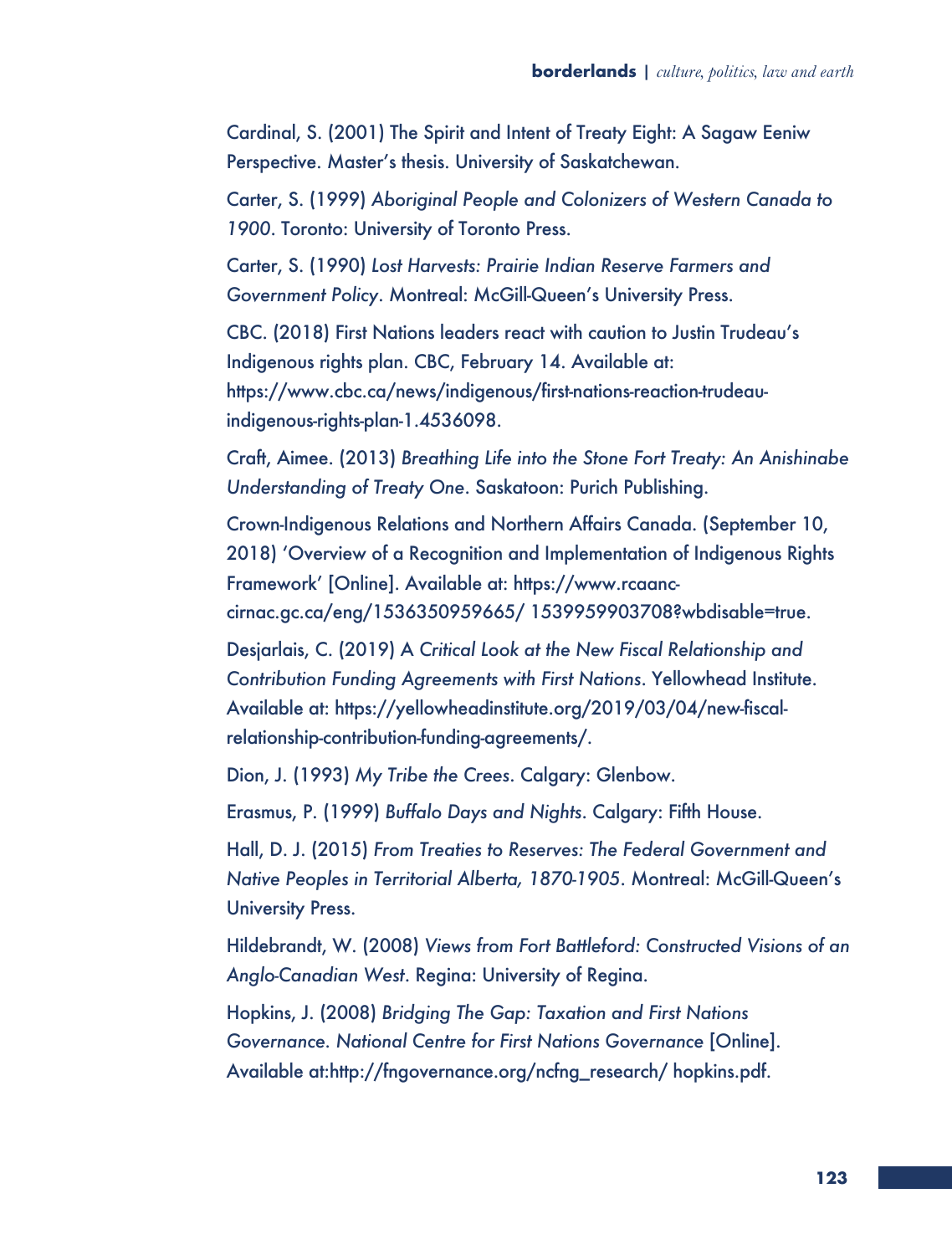Indigenous and Northern Affairs Canada. (2018) *Professional and Institutional Development Program* [Online]. Available at: https://www.aadnc-aandc.gc.ca/eng/ 1100100013815/1100100013816.

InFocus. (2019) Re-direct money from Indigenous affairs departments and into the pockets of status Indians: researcher. APTN News, April 18. Available at:https://aptnnews.ca/2019/04/18/re-direct-money-fromindigenous-affairs-departments-and-into-the-pockets-of-status-indiansresearcher/

ISC. (2018a) *Kindergarten to Grade 12 Education* [Online]. Available at: https://www.sac-isc.gc.ca/eng/1100100033676/1531314895090.

ISC. (2018b) 'New fire hall completed in Frog Lake First Nation in Treaty 6 Territory' [Online]. Available at: https://www.canada.ca/en/indigenousservices-canada/news/2018/08/new-fire-hall-completed-in-frog-lake-firstnation-in-treaty-6-territory.html.

Jobin, S. (2013) 'Cree Peoplehood, International Trade, and Diplomacy.' *Revue generale de droit* 43(2): 599-636.

Jobin, S. (2018) *Nehiyawak Narratives: Drawing Out Indigenous Economic Relationships*. Forthcoming.

Johnson, H. (2007) *Two Families: Treaties and Government*. Saskatoon: Purich Publishing.

King, H. and Pasternak, S. (2018) 'Canada's Emerging Indigenous Rights Framework: A Critical Analysis.' Yellowhead Institute. Available at: https://yellowheadinstitute.org/wp-content/uploads/2018/06/yi-rightsreport-june-2018-final-5.4.pdf.

Krasowski, S. (2019) *No Surrender: The Land Remains Indigenous*. Regina: University of Regina Press.

Ladner, K. (2003) Treaty Federalism. In F. Rocher and M Smith (eds.), *New Trends in Canadian Federalism* (2nd ed.). Peterborough, ON: Broadview Press, pp. 167-195.

Liberal Party of Canada. (2018) *A New Fiscal Relationship* [Online]. Available at:https://www.liberal.ca/realchange/a-new-fiscal-relationship.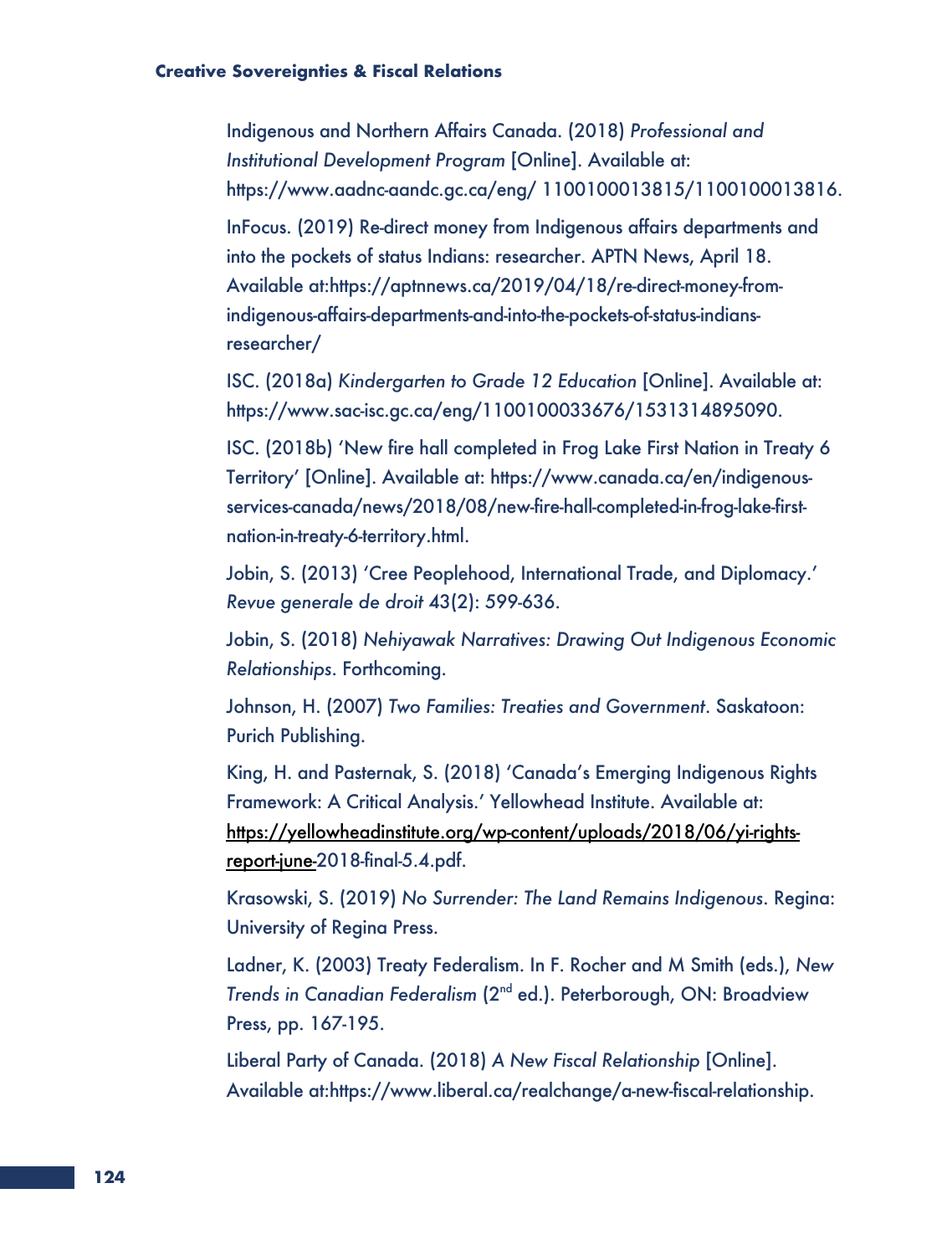Mandelbaum, D. (n.d.) Fine Day Interview #21A. University of Regina. Available at:

https://ourspace.uregina.ca/bitstream/handle/10294/1838/IH-DM.64A.pdf?sequence=1&isAllowed=y.

Mandelbaum, D. (1979) *The Plains Cree: An Ethnographic, Historical, and Comparative Study*. Regina: Canadian Plains Research Centre, University of Regina.

Miller, J. (2009) *Compact, Contract, Covenant: Aboriginal Treaty-Making in Canada*. Toronto: University of Toronto Press.

Milloy, J. (1988) *The Plains Cree: Trade, Diplomacy and War, 1790 to 1870*. Winnipeg: University of Manitoba Press.

Morris, A. (1991) *The Treaties of Canada with the Indians of Manitoba and the North-West Territories including the Negotiations on which they were based*. Toronto: Belfords, Clarke & Co.

Neu, D. and Therrien, R. (2003) *Accounting for Genocide: Canada's Bureaucratic Assault on Aboriginal People*. Toronto: Fernwood Publishers, 2003.

Palmater, P. (2011) Stretched Beyond Human Limits: Death by Poverty in First Nations. *Canadian Review of Social Policy* 65/66: 112-27

Pasternak, S. (2016) The fiscal body of sovereignty: To 'make live' in Indian country. *Settler Colonial Studies* 6(4): 317-38.

Pasternak, S. (2017) *Grounded Authority: The Algonquins of Barriere Lake Against the State.* Minneapolis: University of Minnesota.

Pasternak, S. and King, H. (2019) Land Back: A Yellowhead Institute Research Paper. Yellowhead Institute.

https://redpaper.yellowheadinstitute.org/wp-content/uploads/2019/10/redpaper-report-final.pdf.

Price, R. (ed.). (1999) *The Spirit of the Alberta Indian Treaties* (3rd ed.).Edmonton: University of Alberta Press.

Ray, A., Miller, J., & Tough, F. (2000) *Bounty and Benevolence: A History of Saskatchewan Treaties*. Montreal: McGill-Queen's University Press.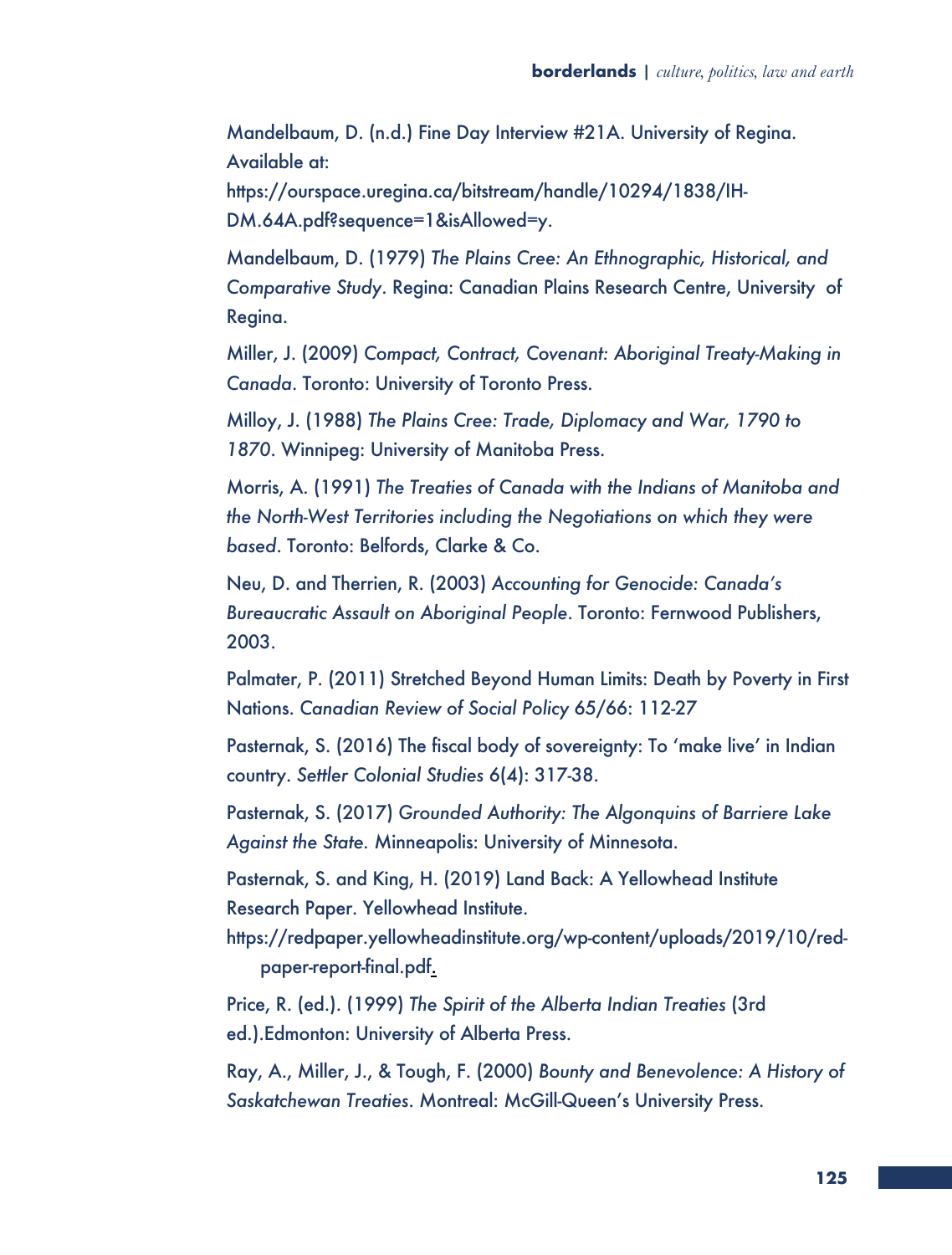Royal Commission on Aboriginal Peoples. (1996) *Report of the Royal Commission on Aboriginal Peoples* (five volumes). Ottawa: Canada Communications Group – Publishing.

Sanderson, D. (September 18, 2017) 'The *Indian Act* and the subsidization of the south.' *Policy Options*. Available at: http://policyoptions.irpp.org/magazines/september-2017/the-indian-actand-indigenous-subsidization-of-the-south/.

Starblanket, G. (2019a) 'Constitutionalizing (In)Justice: Treaty Interpretation and the Containment of Indigenous Governance.' *Constitutional Forum constitutionnel* 28(2): 13-24.

Starblanket, G. & Hunt, D. (2020) 'COVID-19, the Numbered Treaties & the Politics of Life.' Yellowhead Institute. https://yellowheadinstitute.org/wpcontent/uploads/2020/06/yi-special-report-covid19-and-treaties.pdf

Starblanket, G. (2019b) 'The Numbered Treaties and the Politics of Incoherency.' *Canadian Journal of Political Science* 52: 443-59.

Stark, H. K. (2017) Changing the Treaty Question: Remedying the Right(s) Relationship. In J. Borrows and M. Coyle (eds)., *The Right Relationship: Reimagining the Implementation of Historical Treaties*. Toronto: University of Toronto Press, pp. 248-276.

Stark, H. K. (2016) Criminal Empire: 'The Making of the Savage in a Lawless Land.' *Theory & Event* 19(4). Available at: https://www.muse.jhu.edu/article/633282.

St. Germain, J. (2009) *Broken Treaties: United States and Canadian Relations with the Lakotas and Plains Cree, 1868-1885*. Lincoln: University of Nebraska.

Tait, M. J. & Ladner, K. L. (2018) 'Economic Development through Treaty Reparations in New Zealand and Canada.' *Canadian Journal of Law and Society* 33(1): 61-83.

Taylor, J. L. (1985) 'Treaty Research Report - Treaty Six (1876). Indian and Northern Affairs Canada.' Available at: https://www.aadnc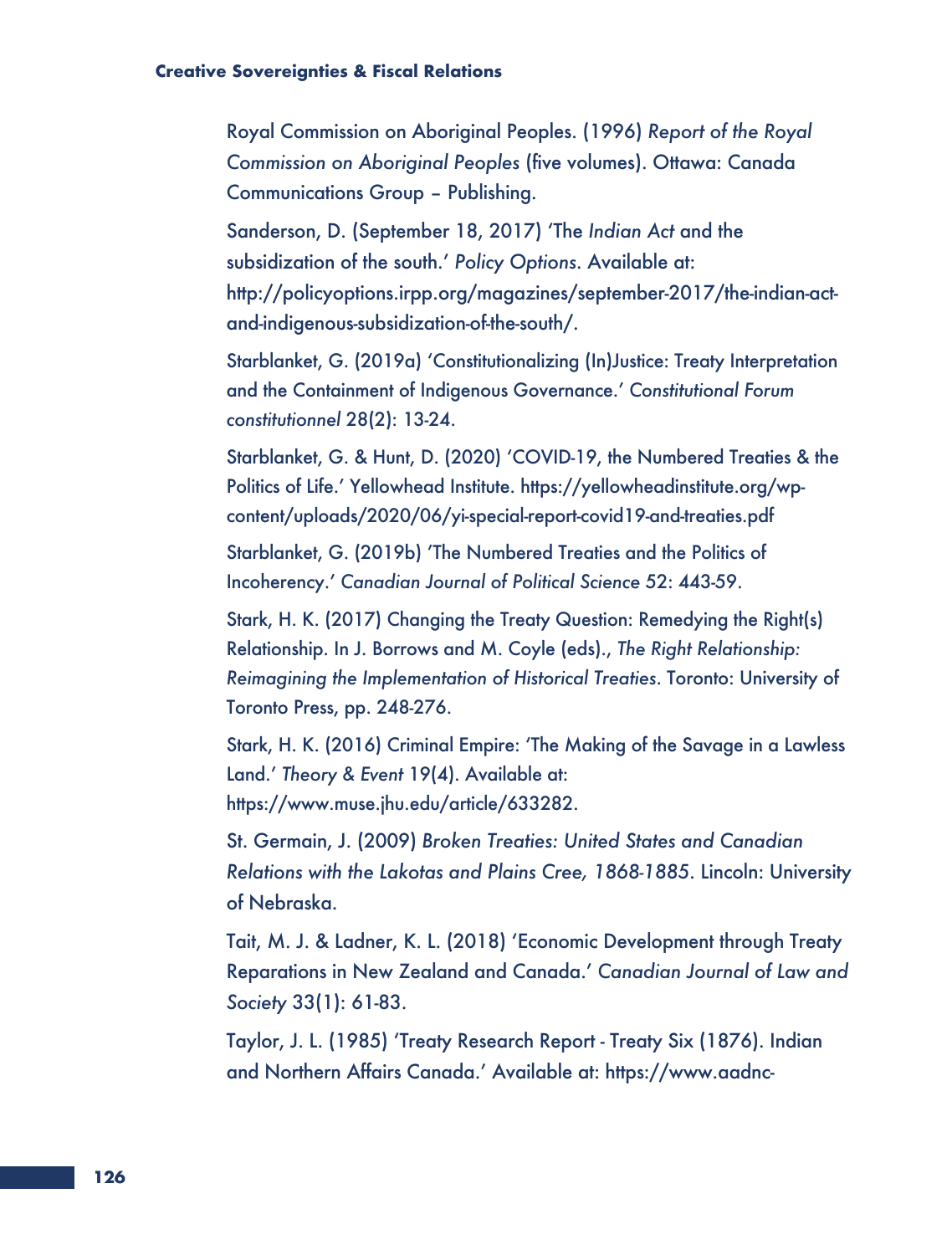aandc.gc.ca/DAM/DAM- INTER-HQ/STAGING/textetext/tre6\_1100100028707\_eng.pdf.

Taylor, J. L. (1999) 'Two Views on Meaning of Treaties Six and Seven. In R. Price' (ed.), *Spirit of the Alberta Indian Treaties*. Edmonton: University of Alberta Press, pp. 9-46.

The Guardian. (February 18, 2018) 'Canada indigenous leaders divided over Trudeau's pledge to put them first.' *The Guardian*, February 18. Available at: https://www.theguardian.com/world/2018/feb/18/canadaindigenous-first-nations-justin-trudeau-pledge-reaction.

Tough, F. (Fall 1992) 'Aboriginal Rights versus Deed of Surrender: The Legal Rights of Native Peoples and Canada's Acquisition of the Hudson's Bay Company Territory.' *Prairie Forum* 17(2): 225-50.

Treaty 7 Elders and Tribal Council. (1996) *The True Spirit and Original Intent of Treaty 7*. Montreal: McGill-Queen's University Press.

Venne, S. (2007) 'Treaties Made in Good Faith.' In P. W. DePasquale (ed.), *Natives & Settlers Now & Then: Historical Issues and Current Perspectives on Treaties and Land Claims in Canada*. Edmonton: University of Alberta Press, pp. 1-16.

Venne, S. (1997) 'Understanding Treaty 6: An Indigenous Perspective.' In M. Asch (ed.), *Aboriginal and Treaty Rights in Canada*. Vancouver: UBC Press, pp. 173-207

Venne, S., et al. (1997) *Honour Bound: Onion Lake and the Spirit of Treaty 6*. International Work Group for Indigenous Affairs [IWGIA] Document No 84. Copenhagen: IWGIA.

Ward, D. (1995) *The People: A Historical Guide to the First Nations of Alberta, Saskatchewan, and Manitoba*. Markham, ON: Fifth House Books.

Willmott, Kyle. (2020) From self-government to government of the self: Fiscal subjectivity, Indigenous governance, and the politics of transparency. *Critical Social Policy* 40(3), pp. 471-91.

Yellowhead Institute. (2019) Legislation Affecting Indigenous People: An Overview of the Liberal Record. Yellowhead Institute Policy Brief 33.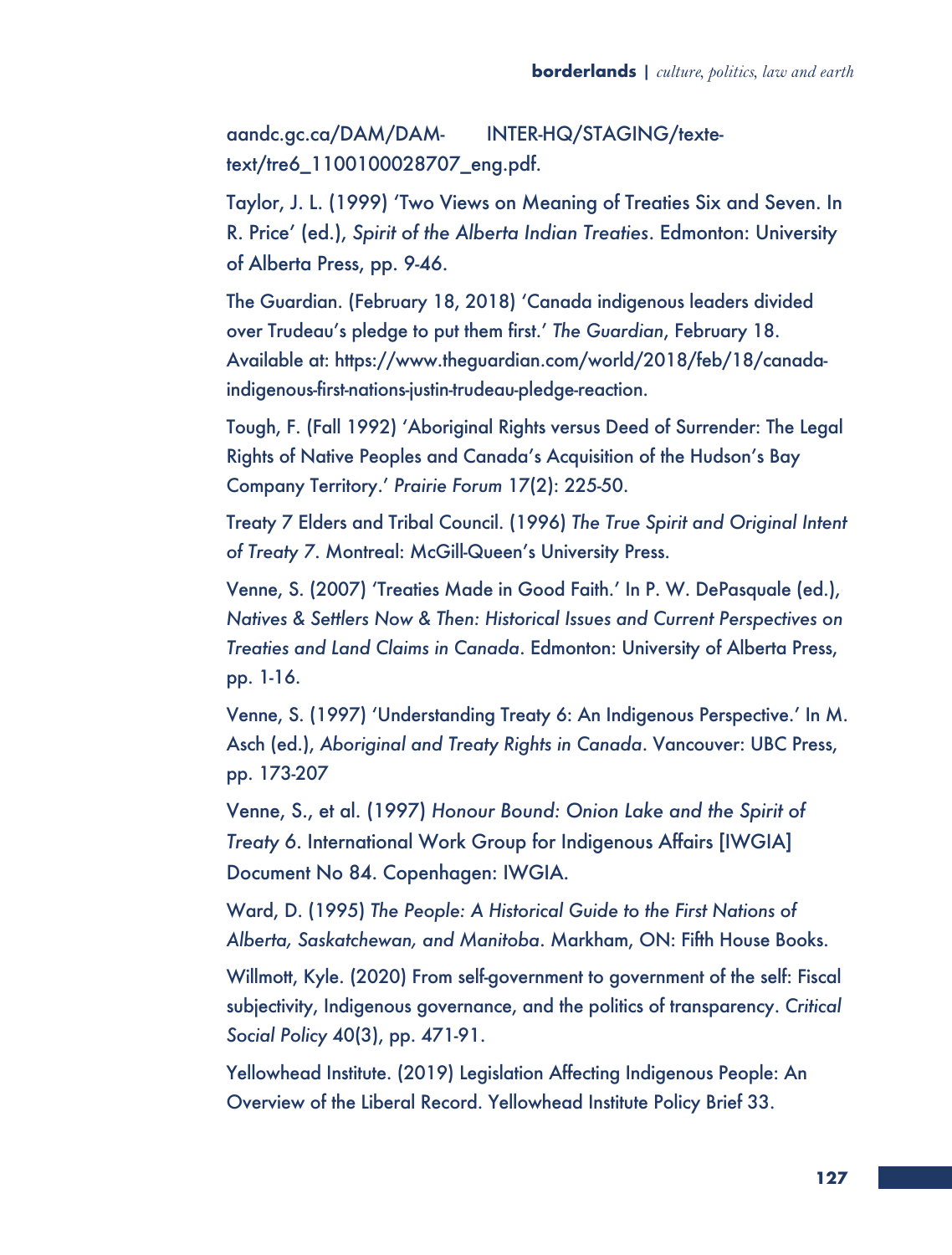Available at: https://yellowheadinstitute.org/wpcontent/uploads/2019/06/legislation-affecting-indigenous-people.pdf

### *Notes*

<sup>1</sup> My research is informed by this professional experience (and conversations with First Nations chiefs and councils, Elders, administration staff, and members), but I have ensured no confidential information is disclosed, and all opinions are my own and do not necessarily reflect those of my employer or others I work with.

<sup>2</sup> My thesis research question was: 'What might truly 'nation-to-nation' fiscal relationships look like between Canada and Alberta Treaty 6 First Nations if Treaty 6 were taken seriously?' I limited my question to Alberta since that is the context I work in and am most familiar with. Of course, much of my research is applicable to all of Treaty 6, all numbered treaties, and even most fiscal relationships between Canada and First Nations. There are other ways my research question, and my own positionality, limit my inquiry: While I am interested in challenging the status quo and critically questioning the nature of Canada as currently structured, I am also, as a settler, and particularly a settler federal government bureaucrat, writing with other settlers and other bureaucrats in mind, necessarily accepting certain realities uncritically for the sake of this article's argument.

 $3$  Many First Nations Elders even contend that First Nations agreed to share the land solely for agricultural purposes, and that in fact other natural resources were explicitly not part of the negotiations (H. Cardinal & Hildebrandt 2000; Miller 2009; Price 1999; Taylor 1999). While this is an important contention, in my research I assume that the agreement was to generally share the land and all of its resources.

<sup>4</sup> While Canada certainly 'forgot' the optimistic fullness of the relationships created by Treaty 6, it was not entirely willing to forget treaties, since its selective, 'incoherent' (Starblanket 2019b) interpretation of treaty has at times proven convenient—whether to discursively justify its legal sovereignty, its 'ownership' of land, or the racialization and individualization of First Nations citizens (Starblanket 2019b; Stark 2016).

 $<sup>5</sup>$  In a Treaty 6 context, I witness regularly the new houses, schools, fire halls, roads, and</sup> water treatment plants (e.g., ISC 2018b); expanded education programming (ISC 2018a); and capacity development (Indigenous and Northern Affairs Canada 2018) this funding has made possible.